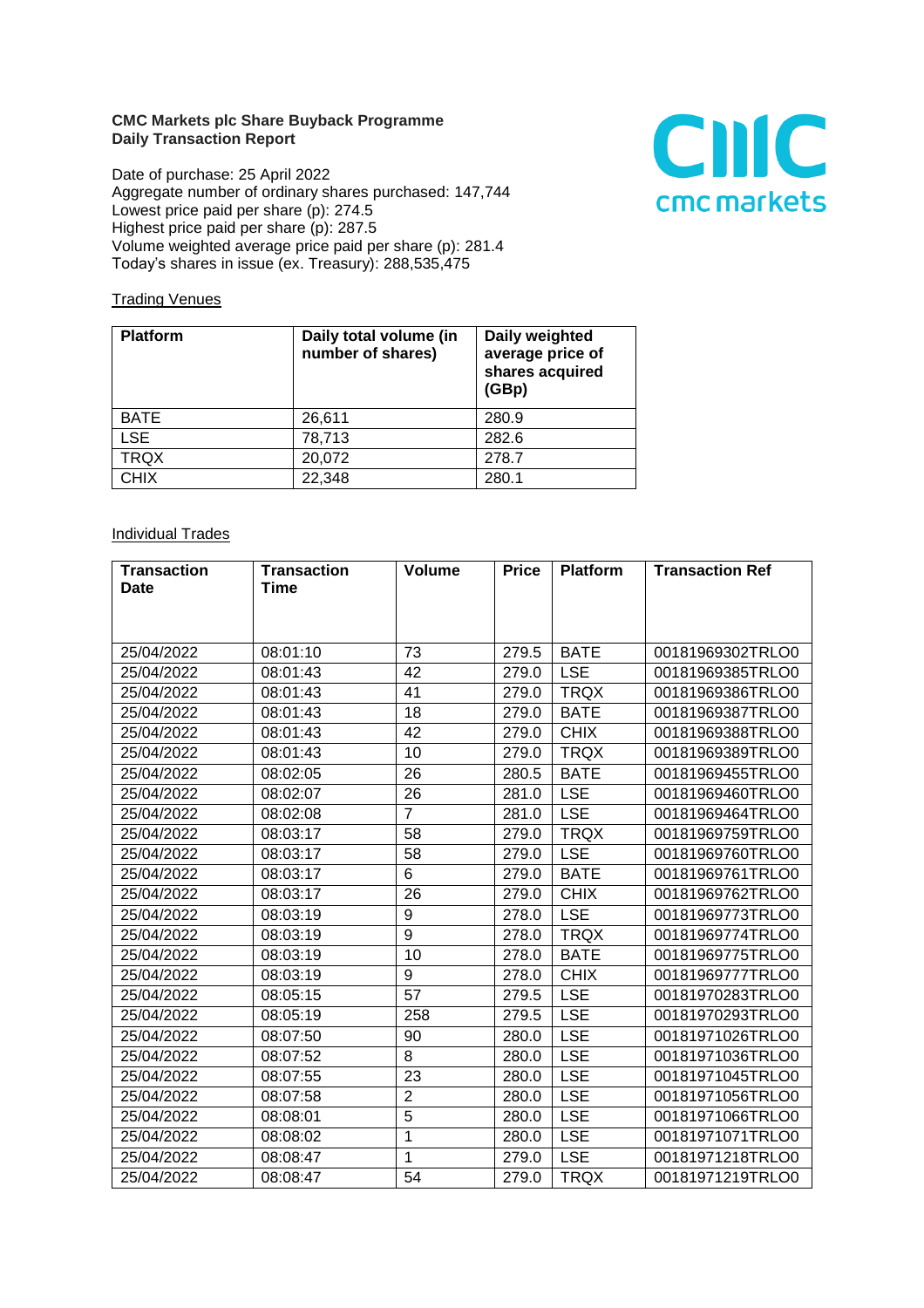| 25/04/2022 | 08:08:47 | 36  | 279.0 | <b>TRQX</b>                  | 00181971220TRLO0 |
|------------|----------|-----|-------|------------------------------|------------------|
| 25/04/2022 | 08:08:47 | 16  | 279.0 | <b>BATE</b>                  | 00181971221TRLO0 |
| 25/04/2022 | 08:08:47 | 36  | 279.0 | <b>CHIX</b>                  | 00181971222TRLO0 |
| 25/04/2022 | 08:08:47 | 42  | 279.0 | <b>BATE</b>                  | 00181971223TRLO0 |
| 25/04/2022 | 08:08:47 | 9   | 279.0 | <b>CHIX</b>                  | 00181971224TRLO0 |
| 25/04/2022 | 08:08:47 | 29  | 279.0 | <b>LSE</b>                   | 00181971225TRLO0 |
| 25/04/2022 | 08:15:02 | 9   | 278.0 | <b>TRQX</b>                  | 00181972632TRLO0 |
| 25/04/2022 | 08:15:02 | 10  | 278.0 | <b>BATE</b>                  | 00181972633TRLO0 |
| 25/04/2022 | 08:15:02 | 10  | 278.0 | <b>LSE</b>                   | 00181972634TRLO0 |
| 25/04/2022 | 08:15:02 | 10  | 278.0 | <b>CHIX</b>                  | 00181972635TRLO0 |
| 25/04/2022 | 08:19:57 | 12  | 277.5 | <b>LSE</b>                   | 00181973563TRLO0 |
| 25/04/2022 | 08:19:57 | 11  | 277.5 | <b>TRQX</b>                  | 00181973564TRLO0 |
| 25/04/2022 | 08:19:57 | 12  | 277.5 | <b>BATE</b>                  | 00181973565TRLO0 |
| 25/04/2022 | 08:19:57 | 12  | 277.5 | <b>CHIX</b>                  | 00181973566TRLO0 |
| 25/04/2022 | 08:19:57 | 75  | 277.5 | <b>CHIX</b>                  | 00181973567TRLO0 |
| 25/04/2022 | 08:22:52 | 24  | 278.0 | <b>LSE</b>                   | 00181974013TRLO0 |
| 25/04/2022 | 08:22:55 | 130 | 278.0 | <b>CHIX</b>                  | 00181974015TRLO0 |
| 25/04/2022 | 08:22:55 | 6   | 279.0 | <b>LSE</b>                   | 00181974016TRLO0 |
| 25/04/2022 | 08:22:58 | 156 | 279.0 | <b>BATE</b>                  | 00181974022TRLO0 |
| 25/04/2022 | 08:22:58 | 385 | 279.0 | <b>BATE</b>                  | 00181974023TRLO0 |
| 25/04/2022 | 08:23:01 | 160 | 279.0 | <b>LSE</b>                   | 00181974034TRLO0 |
| 25/04/2022 | 08:23:02 | 136 | 279.5 | <b>LSE</b>                   | 00181974037TRLO0 |
| 25/04/2022 | 08:23:03 | 160 | 279.5 | <b>BATE</b>                  | 00181974050TRLO0 |
| 25/04/2022 | 08:23:07 | 40  | 279.5 | <b>LSE</b>                   | 00181974053TRLO0 |
| 25/04/2022 | 08:23:10 | 34  | 279.5 | <b>LSE</b>                   | 00181974063TRLO0 |
| 25/04/2022 | 08:23:13 | 10  | 279.5 | <b>LSE</b>                   | 00181974069TRLO0 |
| 25/04/2022 | 08:23:16 | 10  | 279.5 | <b>BATE</b>                  | 00181974072TRLO0 |
| 25/04/2022 | 08:31:12 | 91  | 277.5 | <b>LSE</b>                   | 00181975318TRLO0 |
| 25/04/2022 | 08:31:12 | 90  | 277.5 | <b>TRQX</b>                  | 00181975319TRLO0 |
| 25/04/2022 | 08:31:12 | 91  | 277.5 | <b>BATE</b>                  | 00181975320TRLO0 |
| 25/04/2022 | 08:31:12 | 91  | 277.5 | <b>CHIX</b>                  | 00181975321TRLO0 |
| 25/04/2022 | 08:31:12 | 33  | 277.0 | <b>TRQX</b>                  | 00181975322TRLO0 |
| 25/04/2022 | 08:31:13 | 456 | 277.0 | <b>TRQX</b>                  | 00181975323TRLO0 |
| 25/04/2022 | 08:31:14 | 222 | 276.5 | <b>LSE</b>                   | 00181975324TRLO0 |
| 25/04/2022 | 08:31:14 | 446 | 277.0 | $\overline{\phantom{a}}$ LSE | 00181975325TRLO0 |
| 25/04/2022 | 08:31:14 | 30  | 276.5 | <b>LSE</b>                   | 00181975326TRLO0 |
| 25/04/2022 | 08:31:16 | 446 | 276.5 | <b>TRQX</b>                  | 00181975334TRLO0 |
| 25/04/2022 | 08:31:16 | 467 | 276.5 | <b>LSE</b>                   | 00181975335TRLO0 |
| 25/04/2022 | 08:31:16 | 446 | 276.5 | <b>CHIX</b>                  | 00181975336TRLO0 |
| 25/04/2022 | 08:31:16 | 29  | 277.0 | <b>LSE</b>                   | 00181975338TRLO0 |
| 25/04/2022 | 08:31:16 | 360 | 277.0 | <b>LSE</b>                   | 00181975339TRLO0 |
| 25/04/2022 | 08:31:16 | 14  |       | <b>LSE</b>                   | 00181975340TRLO0 |
|            |          |     | 277.0 |                              |                  |
| 25/04/2022 | 08:31:16 | 447 | 276.5 | <b>BATE</b>                  | 00181975337TRLO0 |
| 25/04/2022 | 08:31:18 | 595 | 275.5 | <b>TRQX</b>                  | 00181975344TRLO0 |
| 25/04/2022 | 08:31:18 | 595 | 275.5 | <b>CHIX</b>                  | 00181975345TRLO0 |
| 25/04/2022 | 08:31:18 | 595 | 275.5 | <b>LSE</b>                   | 00181975346TRLO0 |
| 25/04/2022 | 08:31:18 | 324 | 275.5 | <b>BATE</b>                  | 00181975347TRLO0 |
| 25/04/2022 | 08:31:20 | 354 | 275.0 | <b>BATE</b>                  | 00181975353TRLO0 |
| 25/04/2022 | 08:31:20 | 354 | 275.0 | <b>TRQX</b>                  | 00181975354TRLO0 |
| 25/04/2022 | 08:31:20 | 354 | 275.0 | <b>CHIX</b>                  | 00181975355TRLO0 |
| 25/04/2022 | 08:31:20 | 354 | 275.0 | <b>LSE</b>                   | 00181975356TRLO0 |
| 25/04/2022 | 08:31:20 | 444 | 274.5 | <b>BATE</b>                  | 00181975357TRLO0 |
| 25/04/2022 | 08:31:22 | 50  | 276.0 | <b>LSE</b>                   | 00181975360TRLO0 |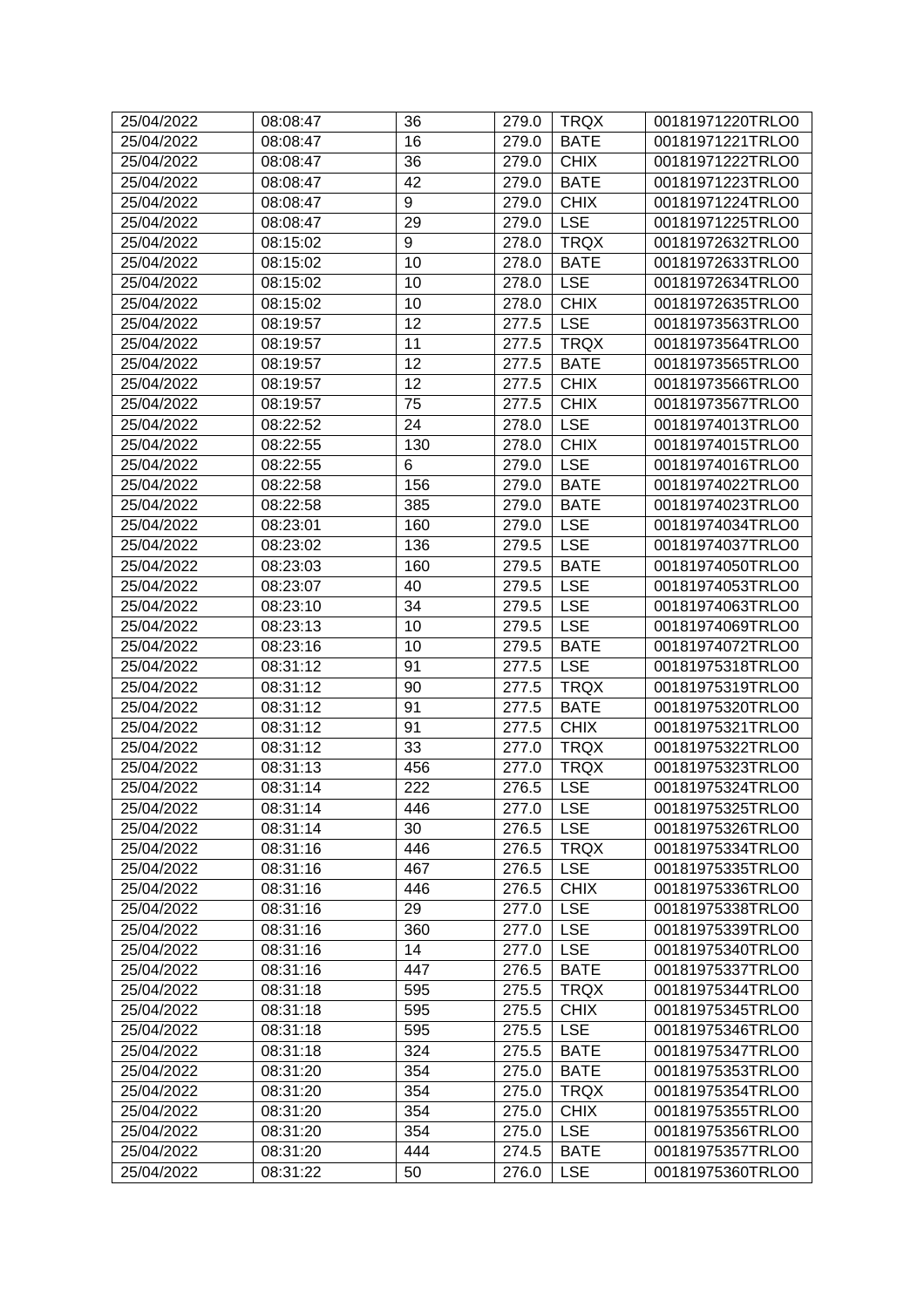| 25/04/2022 | 08:31:25 | 143 | 276.0 | <b>LSE</b>  | 00181975365TRLO0 |
|------------|----------|-----|-------|-------------|------------------|
| 25/04/2022 | 08:31:33 | 304 | 277.5 | <b>CHIX</b> | 00181975394TRLO0 |
| 25/04/2022 | 08:31:37 | 231 | 277.5 | <b>BATE</b> | 00181975402TRLO0 |
| 25/04/2022 | 08:31:37 | 231 | 277.0 | <b>LSE</b>  | 00181975403TRLO0 |
| 25/04/2022 | 08:34:03 | 112 | 277.5 | <b>LSE</b>  | 00181975905TRLO0 |
| 25/04/2022 | 08:34:03 | 285 | 277.5 | <b>TRQX</b> | 00181975906TRLO0 |
| 25/04/2022 | 08:34:03 | 317 | 277.5 | <b>LSE</b>  | 00181975907TRLO0 |
| 25/04/2022 | 08:34:03 | 144 | 277.5 | <b>TRQX</b> | 00181975908TRLO0 |
| 25/04/2022 | 08:34:03 | 283 | 277.5 | <b>BATE</b> | 00181975909TRLO0 |
| 25/04/2022 | 08:34:03 | 266 | 277.5 | <b>CHIX</b> | 00181975910TRLO0 |
| 25/04/2022 | 08:34:03 | 147 | 277.5 | <b>BATE</b> | 00181975911TRLO0 |
| 25/04/2022 | 08:34:03 | 163 | 277.5 | <b>CHIX</b> | 00181975912TRLO0 |
| 25/04/2022 | 08:34:40 | 782 | 277.0 | <b>LSE</b>  | 00181976014TRLO0 |
| 25/04/2022 | 08:34:40 | 334 | 277.0 | <b>TRQX</b> | 00181976015TRLO0 |
| 25/04/2022 | 08:34:40 | 334 | 277.0 | <b>CHIX</b> | 00181976016TRLO0 |
| 25/04/2022 | 08:34:40 | 335 | 277.0 | <b>BATE</b> | 00181976017TRLO0 |
| 25/04/2022 | 08:39:18 | 73  | 276.5 | <b>TRQX</b> | 00181976843TRLO0 |
| 25/04/2022 | 08:39:18 | 782 | 276.5 | <b>LSE</b>  | 00181976844TRLO0 |
| 25/04/2022 | 08:39:18 | 73  | 276.5 | <b>CHIX</b> | 00181976845TRLO0 |
| 25/04/2022 | 08:39:18 | 73  | 276.5 | <b>BATE</b> | 00181976846TRLO0 |
| 25/04/2022 | 08:50:18 | 233 | 276.5 | <b>LSE</b>  | 00181979071TRLO0 |
| 25/04/2022 | 08:50:22 | 239 | 277.5 | <b>CHIX</b> | 00181979077TRLO0 |
| 25/04/2022 | 08:50:22 | 241 | 277.5 | <b>CHIX</b> | 00181979078TRLO0 |
|            |          |     |       |             |                  |
| 25/04/2022 | 08:59:39 | 446 | 276.0 | <b>CHIX</b> | 00181980572TRLO0 |
| 25/04/2022 | 08:59:39 | 447 | 276.0 | <b>BATE</b> | 00181980573TRLO0 |
| 25/04/2022 | 08:59:39 | 446 | 276.0 | <b>LSE</b>  | 00181980574TRLO0 |
| 25/04/2022 | 08:59:39 | 446 | 276.0 | <b>TRQX</b> | 00181980575TRLO0 |
| 25/04/2022 | 09:00:17 | 446 | 275.5 | <b>LSE</b>  | 00181980659TRLO0 |
| 25/04/2022 | 09:00:17 | 446 | 275.5 | <b>TRQX</b> | 00181980660TRLO0 |
| 25/04/2022 | 09:00:17 | 447 | 275.5 | <b>BATE</b> | 00181980661TRLO0 |
| 25/04/2022 | 09:00:17 | 446 | 275.5 | <b>CHIX</b> | 00181980662TRLO0 |
| 25/04/2022 | 09:01:25 | 446 | 277.0 | <b>LSE</b>  | 00181980781TRLO0 |
| 25/04/2022 | 09:01:26 | 446 | 277.0 | <b>TRQX</b> | 00181980782TRLO0 |
| 25/04/2022 | 09:01:26 | 316 | 277.0 | <b>BATE</b> | 00181980783TRLO0 |
| 25/04/2022 | 09:01:39 | 577 | 277.0 | <b>LSE</b>  | 00181980821TRLO0 |
| 25/04/2022 | 09:01:39 | 319 | 277.0 | <b>TRQX</b> | 00181980822TRLO0 |
| 25/04/2022 | 09:01:39 | 257 | 277.0 | <b>TRQX</b> | 00181980823TRLO0 |
| 25/04/2022 | 09:01:39 | 316 | 277.0 | <b>CHIX</b> | 00181980824TRLO0 |
| 25/04/2022 | 09:12:02 | 88  | 277.0 | <b>CHIX</b> | 00181982303TRLO0 |
| 25/04/2022 | 09:12:38 | 446 | 277.0 | <b>TRQX</b> | 00181982374TRLO0 |
| 25/04/2022 | 09:12:38 | 446 | 277.0 | <b>LSE</b>  | 00181982375TRLO0 |
| 25/04/2022 | 09:12:38 | 447 | 277.0 | <b>BATE</b> | 00181982376TRLO0 |
| 25/04/2022 | 09:12:38 | 358 | 277.0 | <b>CHIX</b> | 00181982377TRLO0 |
| 25/04/2022 | 09:33:39 | 446 | 277.5 | <b>TRQX</b> | 00181985634TRLO0 |
| 25/04/2022 | 09:33:39 | 446 | 277.5 | <b>LSE</b>  | 00181985635TRLO0 |
| 25/04/2022 | 09:33:39 | 447 | 277.5 | <b>BATE</b> | 00181985636TRLO0 |
| 25/04/2022 | 09:33:39 | 446 | 277.5 | <b>CHIX</b> | 00181985637TRLO0 |
| 25/04/2022 | 09:33:39 | 56  | 277.5 | <b>BATE</b> | 00181985638TRLO0 |
| 25/04/2022 | 09:53:40 | 446 | 277.0 | <b>LSE</b>  | 00181988902TRLO0 |
| 25/04/2022 | 09:53:40 | 446 | 277.0 | <b>TRQX</b> | 00181988903TRLO0 |
| 25/04/2022 | 09:53:40 | 447 | 277.0 | <b>BATE</b> | 00181988904TRLO0 |
| 25/04/2022 | 09:53:40 | 446 | 277.0 | <b>CHIX</b> | 00181988905TRLO0 |
| 25/04/2022 | 09:53:40 | 88  | 276.8 | <b>BATE</b> | 00181988906TRLO0 |
|            |          |     |       |             |                  |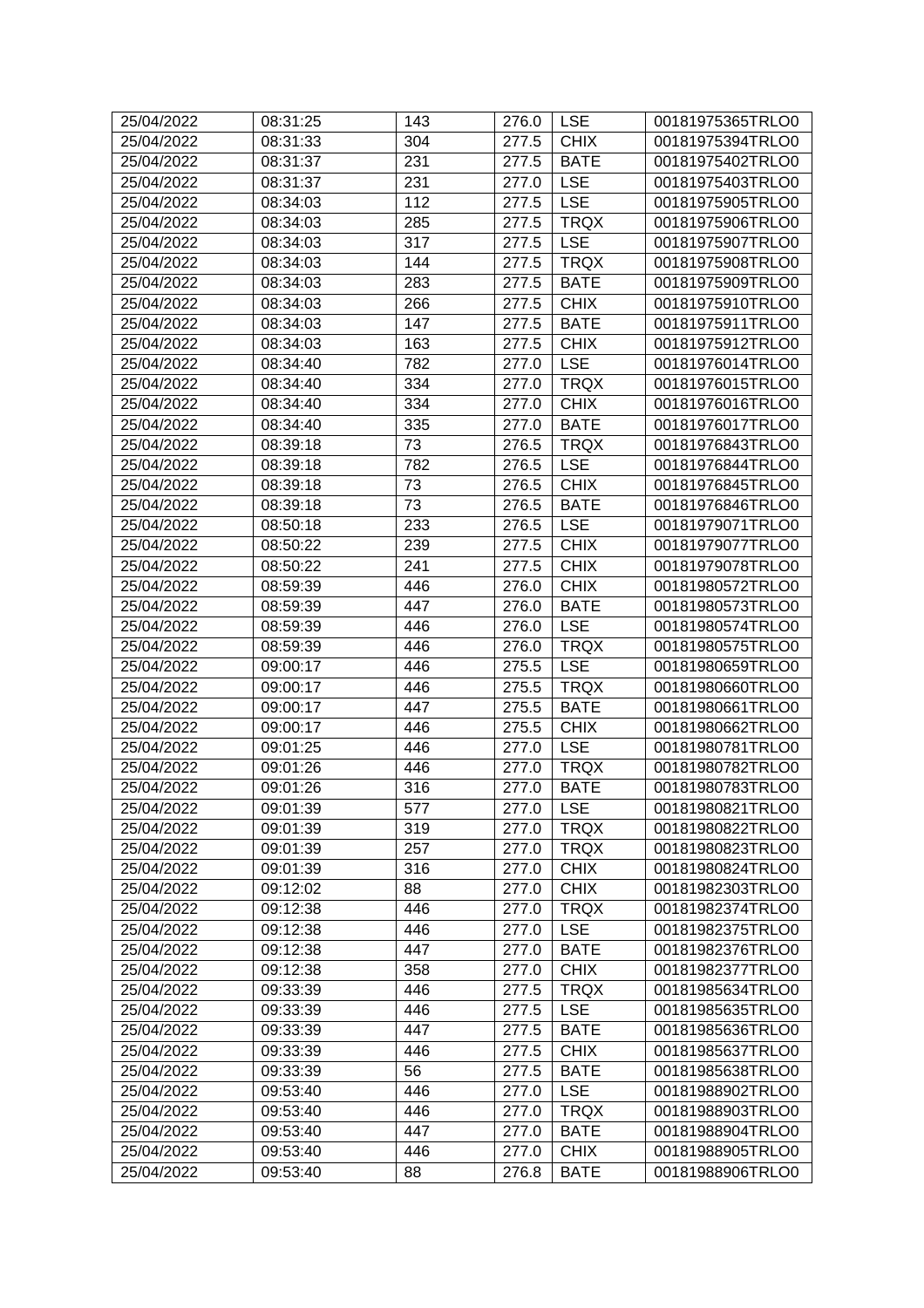| 25/04/2022 | 10:06:59 | 556          | 276.0              | <b>LSE</b>  | 00181991191TRLO0 |
|------------|----------|--------------|--------------------|-------------|------------------|
| 25/04/2022 | 10:12:01 | 616          | 276.0              | <b>BATE</b> | 00181992008TRLO0 |
| 25/04/2022 | 10:12:01 | 595          | 276.0              | <b>TRQX</b> | 00181992009TRLO0 |
| 25/04/2022 | 10:12:01 | 595          | 276.0              | <b>CHIX</b> | 00181992010TRLO0 |
| 25/04/2022 | 10:12:01 | 39           | 276.0              | <b>LSE</b>  | 00181992011TRLO0 |
| 25/04/2022 | 10:12:01 | 488          | 276.0              | <b>BATE</b> | 00181992012TRLO0 |
| 25/04/2022 | 10:13:40 | 487          | 275.5              | <b>BATE</b> | 00181992285TRLO0 |
| 25/04/2022 | 10:15:19 | 544          | 275.5              | <b>LSE</b>  | 00181992513TRLO0 |
| 25/04/2022 | 10:15:19 | 357          | 275.5              | <b>TRQX</b> | 00181992512TRLO0 |
| 25/04/2022 | 10:15:19 | 10           | 275.5              | <b>LSE</b>  | 00181992514TRLO0 |
| 25/04/2022 | 10:15:19 | 348          | 275.5              | <b>CHIX</b> | 00181992515TRLO0 |
| 25/04/2022 | 10:15:19 | 55           | 275.5              | <b>BATE</b> | 00181992516TRLO0 |
| 25/04/2022 | 10:15:19 | 213          | 276.5              | <b>CHIX</b> | 00181992517TRLO0 |
| 25/04/2022 | 10:25:19 | 27           | 275.5              | <b>LSE</b>  | 00181993865TRLO0 |
| 25/04/2022 | 10:43:39 | 446          | 276.0              | <b>TRQX</b> | 00181996463TRLO0 |
| 25/04/2022 | 10:43:39 | 447          | 276.0              | <b>BATE</b> | 00181996464TRLO0 |
| 25/04/2022 | 10:43:39 | 446          | 276.0              | <b>CHIX</b> | 00181996465TRLO0 |
| 25/04/2022 | 10:43:39 | 419          | 276.0              | <b>LSE</b>  | 00181996466TRLO0 |
| 25/04/2022 | 10:43:40 | 460          | 275.5              | <b>TRQX</b> | 00181996467TRLO0 |
| 25/04/2022 | 10:43:40 | 460          | 275.5              | <b>BATE</b> | 00181996468TRLO0 |
| 25/04/2022 | 10:54:46 | 446          | 275.0              | <b>TRQX</b> | 00181998878TRLO0 |
| 25/04/2022 | 10:54:46 | 446          | 275.0              | <b>LSE</b>  | 00181998879TRLO0 |
| 25/04/2022 | 10:54:46 | 48           | 275.0              | <b>BATE</b> | 00181998880TRLO0 |
| 25/04/2022 | 10:54:46 | 446          | 275.0              | <b>CHIX</b> | 00181998881TRLO0 |
| 25/04/2022 | 10:54:46 | 80           | 275.0              | <b>BATE</b> | 00181998882TRLO0 |
| 25/04/2022 | 10:54:46 | 319          | 275.0              | <b>BATE</b> | 00181998883TRLO0 |
| 25/04/2022 | 10:54:47 | 12           | 274.5              | <b>TRQX</b> | 00181998884TRLO0 |
| 25/04/2022 | 10:54:47 | 353          | 274.5              | <b>LSE</b>  | 00181998885TRLO0 |
| 25/04/2022 | 10:54:47 | 154          | 274.5              | <b>TRQX</b> | 00181998886TRLO0 |
| 25/04/2022 | 11:00:46 | 79           | 278.5              | <b>LSE</b>  | 00181999915TRLO0 |
| 25/04/2022 | 11:00:47 | 17           | 278.0              | <b>BATE</b> | 00181999916TRLO0 |
| 25/04/2022 | 11:00:47 | 39           | 278.0              | <b>BATE</b> | 00181999917TRLO0 |
| 25/04/2022 | 11:00:48 | 595          | 278.5              | <b>LSE</b>  | 00181999929TRLO0 |
| 25/04/2022 | 11:01:25 | 2,878        | 277.5              | <b>TRQX</b> | 00182000021TRLO0 |
| 25/04/2022 | 11:01:25 | 1,433        | $\overline{277.5}$ | <b>TRQX</b> | 00182000022TRLO0 |
| 25/04/2022 | 11:01:25 | 595          | 277.5              | <b>BATE</b> | 00182000023TRLO0 |
| 25/04/2022 | 11:01:25 | 595          | 277.5              | <b>CHIX</b> | 00182000024TRLO0 |
| 25/04/2022 | 11:03:56 | 384          | 280.0              | <b>LSE</b>  | 00182000314TRLO0 |
| 25/04/2022 | 11:05:41 | 336          | 280.0              | <b>LSE</b>  | 00182000540TRLO0 |
| 25/04/2022 | 11:05:41 | 52           | 280.0              | <b>LSE</b>  | 00182000541TRLO0 |
| 25/04/2022 | 11:07:11 | 296          | 280.0              | <b>LSE</b>  | 00182000822TRLO0 |
| 25/04/2022 | 11:07:11 | 65           | 280.0              | <b>LSE</b>  | 00182000823TRLO0 |
| 25/04/2022 | 11:08:35 | 307          | 280.0              | <b>LSE</b>  | 00182001012TRLO0 |
| 25/04/2022 | 11:08:35 | 19           | 280.0              | <b>LSE</b>  | 00182001013TRLO0 |
| 25/04/2022 | 11:10:17 | 167          | 280.0              | <b>LSE</b>  | 00182001210TRLO0 |
| 25/04/2022 | 11:10:17 | 165          | 280.0              | <b>LSE</b>  | 00182001211TRLO0 |
| 25/04/2022 | 11:10:17 | 64           | 280.5              | <b>LSE</b>  | 00182001212TRLO0 |
| 25/04/2022 | 11:10:17 | 293          | 280.5              | <b>LSE</b>  | 00182001213TRLO0 |
| 25/04/2022 | 11:10:17 | 363          | 280.5              | <b>LSE</b>  | 00182001214TRLO0 |
| 25/04/2022 | 11:15:02 | 237          | 281.0              | <b>LSE</b>  | 00182002063TRLO0 |
| 25/04/2022 | 11:15:02 | $\mathbf{1}$ | 281.0              | <b>LSE</b>  | 00182002064TRLO0 |
| 25/04/2022 | 11:15:02 | 123          | 281.0              | <b>LSE</b>  | 00182002065TRLO0 |
| 25/04/2022 | 11:16:44 | 112          | 281.0              | <b>LSE</b>  | 00182002353TRLO0 |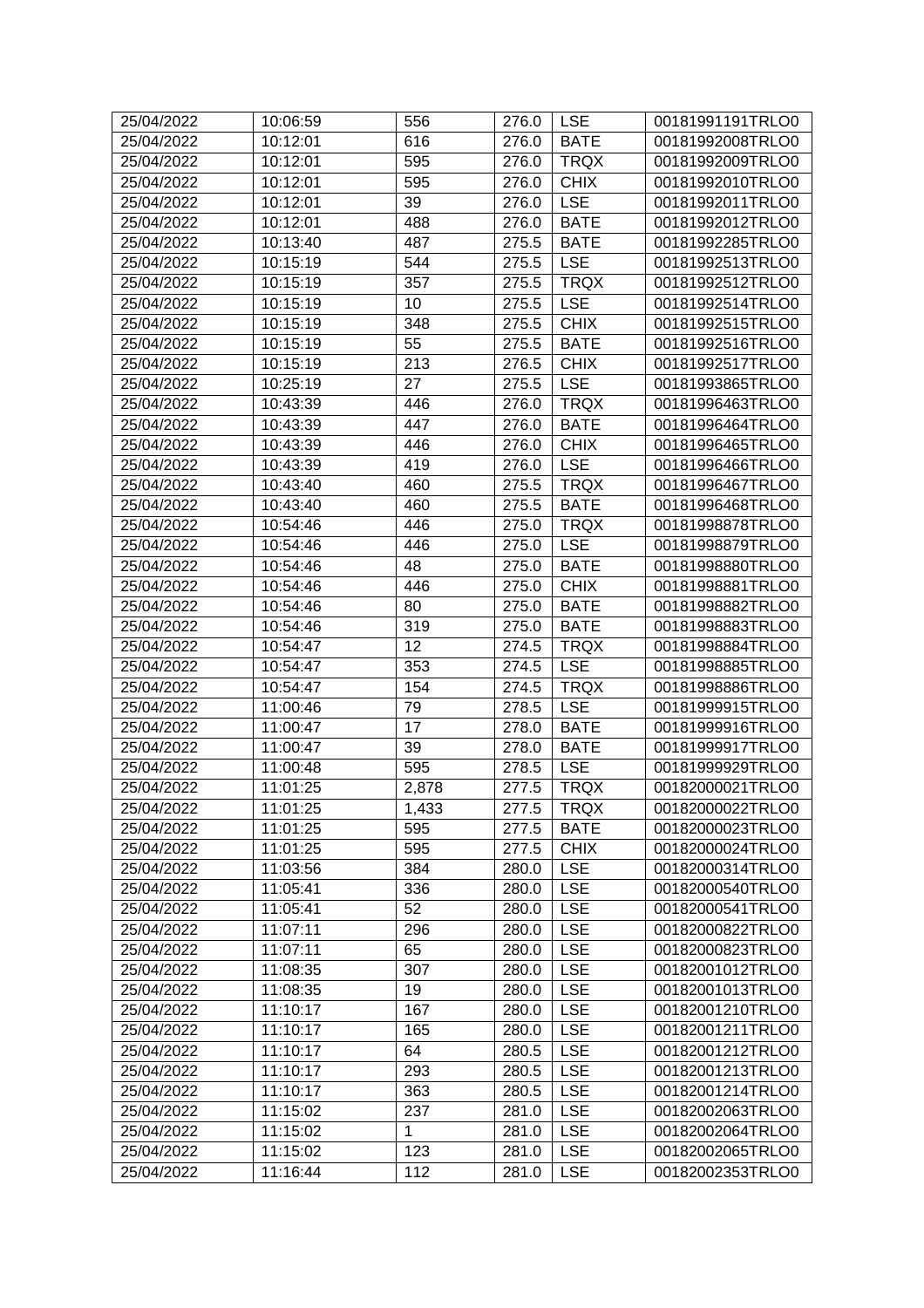| 145<br><b>LSE</b><br>00182002528TRLO0<br>25/04/2022<br>11:18:05<br>281.0<br>11:18:05<br>200<br><b>LSE</b><br>00182002529TRLO0<br>25/04/2022<br>281.0<br><b>CHIX</b><br>25/04/2022<br>3,538<br>281.5<br>00182002530TRLO0<br>11:18:05<br>25/04/2022<br><b>BATE</b><br>11:19:03<br>595<br>280.5<br>00182002666TRLO0<br>64<br>25/04/2022<br>11:19:03<br><b>LSE</b><br>00182002667TRLO0<br>281.5<br>264<br><b>LSE</b><br>25/04/2022<br>11:19:03<br>281.5<br>00182002668TRLO0<br>292<br><b>LSE</b><br>25/04/2022<br>11:22:32<br>00182003092TRLO0<br>281.5<br>25/04/2022<br>11:22:32<br>82<br>281.5<br><b>LSE</b><br>00182003093TRLO0<br><b>LSE</b><br>25/04/2022<br>11:23:22<br>134<br>281.5<br>00182003191TRLO0<br>223<br><b>LSE</b><br>25/04/2022<br>11:23:22<br>281.5<br>00182003192TRLO0<br><b>CHIX</b><br>25/04/2022<br>11:23:22<br>129<br>282.0<br>00182003193TRLO0<br><b>CHIX</b><br>25/04/2022<br>11:23:22<br>215<br>282.0<br>00182003194TRLO0<br>53<br><b>CHIX</b><br>25/04/2022<br>11:23:22<br>282.0<br>00182003195TRLO0<br>25/04/2022<br>11:23:24<br>20<br>281.5<br><b>BATE</b><br>00182003197TRLO0<br>25/04/2022<br>11:23:24<br>500<br>281.5<br><b>BATE</b><br>00182003198TRLO0<br>25/04/2022<br>11:23:24<br>868<br><b>BATE</b><br>00182003199TRLO0<br>281.5<br>25/04/2022<br>11:24:03<br>389<br><b>LSE</b><br>00182003320TRLO0<br>281.0<br>234<br><b>LSE</b><br>25/04/2022<br>11:29:53<br>282.0<br>00182004005TRLO0<br><b>LSE</b><br>25/04/2022<br>11:29:53<br>140<br>00182004006TRLO0<br>282.0<br>25/04/2022<br>11:31:02<br><b>LSE</b><br>00182004129TRLO0<br>328<br>282.0<br>32<br><b>LSE</b><br>25/04/2022<br>282.0<br>00182004335TRLO0<br>11:32:47<br>316<br><b>LSE</b><br>25/04/2022<br>11:32:47<br>00182004336TRLO0<br>282.0<br>25/04/2022<br>11:32:47<br>27<br><b>LSE</b><br>00182004337TRLO0<br>282.0<br>38<br><b>LSE</b><br>25/04/2022<br>11:35:08<br>282.0<br>00182004635TRLO0<br>215<br><b>LSE</b><br>25/04/2022<br>11:35:08<br>282.0<br>00182004636TRLO0<br>25/04/2022<br>11:35:08<br>72<br><b>LSE</b><br>00182004637TRLO0<br>282.0<br><b>LSE</b><br>25/04/2022<br>11:37:41<br>274<br>282.0<br>00182005357TRLO0<br><b>LSE</b><br>25/04/2022<br>28<br>00182005358TRLO0<br>11:37:41<br>282.0<br><b>CHIX</b><br>25/04/2022<br>11:45:02<br>213<br>281.0<br>00182007093TRLO0<br>447<br><b>BATE</b><br>25/04/2022<br>11:45:02<br>281.0<br>00182007094TRLO0<br><b>LSE</b><br>00182007119TRLO0<br>25/04/2022<br>11:45:03<br>446<br>281.5<br>25/04/2022<br>11:45:59<br>446<br>280.5<br><b>TRQX</b><br>00182007293TRLO0<br>25/04/2022<br>11:45:59<br>447<br><b>BATE</b><br>00182007294TRLO0<br>280.5<br><b>CHIX</b><br>25/04/2022<br>11:45:59<br>446<br>280.5<br>00182007295TRLO0<br>25/04/2022<br>11:46:01<br>264<br>281.5<br><b>LSE</b><br>00182007301TRLO0<br><b>TRQX</b><br>25/04/2022<br>11:55:59<br>446<br>280.0<br>00182009123TRLO0<br><b>LSE</b><br>25/04/2022<br>11:55:59<br>446<br>00182009124TRLO0<br>280.0<br><b>CHIX</b><br>25/04/2022<br>00182009125TRLO0<br>11:55:59<br>446<br>280.0<br>447<br><b>BATE</b><br>25/04/2022<br>11:55:59<br>280.0<br>00182009126TRLO0<br><b>LSE</b><br>25/04/2022<br>12:07:05<br>446<br>279.5<br>00182011027TRLO0<br><b>TRQX</b><br>25/04/2022<br>12:07:05<br>446<br>279.5<br>00182011028TRLO0<br><b>CHIX</b><br>25/04/2022<br>446<br>00182011029TRLO0<br>12:07:05<br>279.5<br><b>BATE</b><br>25/04/2022<br>12:07:05<br>447<br>279.5<br>00182011030TRLO0<br><b>LSE</b><br>25/04/2022<br>12:07:05<br>156<br>279.0<br>00182011044TRLO0<br><b>TRQX</b><br>25/04/2022<br>12:08:52<br>446<br>278.5<br>00182011351TRLO0<br><b>LSE</b><br>25/04/2022<br>12:08:52<br>446<br>278.5<br>00182011352TRLO0<br>25/04/2022<br>12:08:52<br>447<br>278.5<br><b>BATE</b><br>00182011353TRLO0<br>25/04/2022<br>446<br><b>CHIX</b><br>12:08:52<br>278.5<br>00182011354TRLO0<br>$\overline{2}$<br><b>CHIX</b><br>25/04/2022<br>12:08:59<br>278.0<br>00182011393TRLO0<br><b>CHIX</b><br>25/04/2022<br>12:17:28<br>253<br>278.0<br>00182012738TRLO0<br>334<br><b>LSE</b><br>25/04/2022<br>12:18:03<br>278.0<br>00182012852TRLO0<br>25/04/2022<br>12:18:04<br>128<br>278.0<br><b>TRQX</b><br>00182012863TRLO0 | 25/04/2022 | 11:16:44 | 241 | 281.0 | <b>LSE</b> | 00182002354TRLO0 |
|-------------------------------------------------------------------------------------------------------------------------------------------------------------------------------------------------------------------------------------------------------------------------------------------------------------------------------------------------------------------------------------------------------------------------------------------------------------------------------------------------------------------------------------------------------------------------------------------------------------------------------------------------------------------------------------------------------------------------------------------------------------------------------------------------------------------------------------------------------------------------------------------------------------------------------------------------------------------------------------------------------------------------------------------------------------------------------------------------------------------------------------------------------------------------------------------------------------------------------------------------------------------------------------------------------------------------------------------------------------------------------------------------------------------------------------------------------------------------------------------------------------------------------------------------------------------------------------------------------------------------------------------------------------------------------------------------------------------------------------------------------------------------------------------------------------------------------------------------------------------------------------------------------------------------------------------------------------------------------------------------------------------------------------------------------------------------------------------------------------------------------------------------------------------------------------------------------------------------------------------------------------------------------------------------------------------------------------------------------------------------------------------------------------------------------------------------------------------------------------------------------------------------------------------------------------------------------------------------------------------------------------------------------------------------------------------------------------------------------------------------------------------------------------------------------------------------------------------------------------------------------------------------------------------------------------------------------------------------------------------------------------------------------------------------------------------------------------------------------------------------------------------------------------------------------------------------------------------------------------------------------------------------------------------------------------------------------------------------------------------------------------------------------------------------------------------------------------------------------------------------------------------------------------------------------------------------------------------------------------------------------------------------------------------------------------------------------------------------------------------------------------------------------------------------------------------------------------------------------------------------------------------------------------------------------------------------------------------------------------------------------------------------------------------------------------------------------------------------------------------------------------------|------------|----------|-----|-------|------------|------------------|
|                                                                                                                                                                                                                                                                                                                                                                                                                                                                                                                                                                                                                                                                                                                                                                                                                                                                                                                                                                                                                                                                                                                                                                                                                                                                                                                                                                                                                                                                                                                                                                                                                                                                                                                                                                                                                                                                                                                                                                                                                                                                                                                                                                                                                                                                                                                                                                                                                                                                                                                                                                                                                                                                                                                                                                                                                                                                                                                                                                                                                                                                                                                                                                                                                                                                                                                                                                                                                                                                                                                                                                                                                                                                                                                                                                                                                                                                                                                                                                                                                                                                                                                                           |            |          |     |       |            |                  |
|                                                                                                                                                                                                                                                                                                                                                                                                                                                                                                                                                                                                                                                                                                                                                                                                                                                                                                                                                                                                                                                                                                                                                                                                                                                                                                                                                                                                                                                                                                                                                                                                                                                                                                                                                                                                                                                                                                                                                                                                                                                                                                                                                                                                                                                                                                                                                                                                                                                                                                                                                                                                                                                                                                                                                                                                                                                                                                                                                                                                                                                                                                                                                                                                                                                                                                                                                                                                                                                                                                                                                                                                                                                                                                                                                                                                                                                                                                                                                                                                                                                                                                                                           |            |          |     |       |            |                  |
|                                                                                                                                                                                                                                                                                                                                                                                                                                                                                                                                                                                                                                                                                                                                                                                                                                                                                                                                                                                                                                                                                                                                                                                                                                                                                                                                                                                                                                                                                                                                                                                                                                                                                                                                                                                                                                                                                                                                                                                                                                                                                                                                                                                                                                                                                                                                                                                                                                                                                                                                                                                                                                                                                                                                                                                                                                                                                                                                                                                                                                                                                                                                                                                                                                                                                                                                                                                                                                                                                                                                                                                                                                                                                                                                                                                                                                                                                                                                                                                                                                                                                                                                           |            |          |     |       |            |                  |
|                                                                                                                                                                                                                                                                                                                                                                                                                                                                                                                                                                                                                                                                                                                                                                                                                                                                                                                                                                                                                                                                                                                                                                                                                                                                                                                                                                                                                                                                                                                                                                                                                                                                                                                                                                                                                                                                                                                                                                                                                                                                                                                                                                                                                                                                                                                                                                                                                                                                                                                                                                                                                                                                                                                                                                                                                                                                                                                                                                                                                                                                                                                                                                                                                                                                                                                                                                                                                                                                                                                                                                                                                                                                                                                                                                                                                                                                                                                                                                                                                                                                                                                                           |            |          |     |       |            |                  |
|                                                                                                                                                                                                                                                                                                                                                                                                                                                                                                                                                                                                                                                                                                                                                                                                                                                                                                                                                                                                                                                                                                                                                                                                                                                                                                                                                                                                                                                                                                                                                                                                                                                                                                                                                                                                                                                                                                                                                                                                                                                                                                                                                                                                                                                                                                                                                                                                                                                                                                                                                                                                                                                                                                                                                                                                                                                                                                                                                                                                                                                                                                                                                                                                                                                                                                                                                                                                                                                                                                                                                                                                                                                                                                                                                                                                                                                                                                                                                                                                                                                                                                                                           |            |          |     |       |            |                  |
|                                                                                                                                                                                                                                                                                                                                                                                                                                                                                                                                                                                                                                                                                                                                                                                                                                                                                                                                                                                                                                                                                                                                                                                                                                                                                                                                                                                                                                                                                                                                                                                                                                                                                                                                                                                                                                                                                                                                                                                                                                                                                                                                                                                                                                                                                                                                                                                                                                                                                                                                                                                                                                                                                                                                                                                                                                                                                                                                                                                                                                                                                                                                                                                                                                                                                                                                                                                                                                                                                                                                                                                                                                                                                                                                                                                                                                                                                                                                                                                                                                                                                                                                           |            |          |     |       |            |                  |
|                                                                                                                                                                                                                                                                                                                                                                                                                                                                                                                                                                                                                                                                                                                                                                                                                                                                                                                                                                                                                                                                                                                                                                                                                                                                                                                                                                                                                                                                                                                                                                                                                                                                                                                                                                                                                                                                                                                                                                                                                                                                                                                                                                                                                                                                                                                                                                                                                                                                                                                                                                                                                                                                                                                                                                                                                                                                                                                                                                                                                                                                                                                                                                                                                                                                                                                                                                                                                                                                                                                                                                                                                                                                                                                                                                                                                                                                                                                                                                                                                                                                                                                                           |            |          |     |       |            |                  |
|                                                                                                                                                                                                                                                                                                                                                                                                                                                                                                                                                                                                                                                                                                                                                                                                                                                                                                                                                                                                                                                                                                                                                                                                                                                                                                                                                                                                                                                                                                                                                                                                                                                                                                                                                                                                                                                                                                                                                                                                                                                                                                                                                                                                                                                                                                                                                                                                                                                                                                                                                                                                                                                                                                                                                                                                                                                                                                                                                                                                                                                                                                                                                                                                                                                                                                                                                                                                                                                                                                                                                                                                                                                                                                                                                                                                                                                                                                                                                                                                                                                                                                                                           |            |          |     |       |            |                  |
|                                                                                                                                                                                                                                                                                                                                                                                                                                                                                                                                                                                                                                                                                                                                                                                                                                                                                                                                                                                                                                                                                                                                                                                                                                                                                                                                                                                                                                                                                                                                                                                                                                                                                                                                                                                                                                                                                                                                                                                                                                                                                                                                                                                                                                                                                                                                                                                                                                                                                                                                                                                                                                                                                                                                                                                                                                                                                                                                                                                                                                                                                                                                                                                                                                                                                                                                                                                                                                                                                                                                                                                                                                                                                                                                                                                                                                                                                                                                                                                                                                                                                                                                           |            |          |     |       |            |                  |
|                                                                                                                                                                                                                                                                                                                                                                                                                                                                                                                                                                                                                                                                                                                                                                                                                                                                                                                                                                                                                                                                                                                                                                                                                                                                                                                                                                                                                                                                                                                                                                                                                                                                                                                                                                                                                                                                                                                                                                                                                                                                                                                                                                                                                                                                                                                                                                                                                                                                                                                                                                                                                                                                                                                                                                                                                                                                                                                                                                                                                                                                                                                                                                                                                                                                                                                                                                                                                                                                                                                                                                                                                                                                                                                                                                                                                                                                                                                                                                                                                                                                                                                                           |            |          |     |       |            |                  |
|                                                                                                                                                                                                                                                                                                                                                                                                                                                                                                                                                                                                                                                                                                                                                                                                                                                                                                                                                                                                                                                                                                                                                                                                                                                                                                                                                                                                                                                                                                                                                                                                                                                                                                                                                                                                                                                                                                                                                                                                                                                                                                                                                                                                                                                                                                                                                                                                                                                                                                                                                                                                                                                                                                                                                                                                                                                                                                                                                                                                                                                                                                                                                                                                                                                                                                                                                                                                                                                                                                                                                                                                                                                                                                                                                                                                                                                                                                                                                                                                                                                                                                                                           |            |          |     |       |            |                  |
|                                                                                                                                                                                                                                                                                                                                                                                                                                                                                                                                                                                                                                                                                                                                                                                                                                                                                                                                                                                                                                                                                                                                                                                                                                                                                                                                                                                                                                                                                                                                                                                                                                                                                                                                                                                                                                                                                                                                                                                                                                                                                                                                                                                                                                                                                                                                                                                                                                                                                                                                                                                                                                                                                                                                                                                                                                                                                                                                                                                                                                                                                                                                                                                                                                                                                                                                                                                                                                                                                                                                                                                                                                                                                                                                                                                                                                                                                                                                                                                                                                                                                                                                           |            |          |     |       |            |                  |
|                                                                                                                                                                                                                                                                                                                                                                                                                                                                                                                                                                                                                                                                                                                                                                                                                                                                                                                                                                                                                                                                                                                                                                                                                                                                                                                                                                                                                                                                                                                                                                                                                                                                                                                                                                                                                                                                                                                                                                                                                                                                                                                                                                                                                                                                                                                                                                                                                                                                                                                                                                                                                                                                                                                                                                                                                                                                                                                                                                                                                                                                                                                                                                                                                                                                                                                                                                                                                                                                                                                                                                                                                                                                                                                                                                                                                                                                                                                                                                                                                                                                                                                                           |            |          |     |       |            |                  |
|                                                                                                                                                                                                                                                                                                                                                                                                                                                                                                                                                                                                                                                                                                                                                                                                                                                                                                                                                                                                                                                                                                                                                                                                                                                                                                                                                                                                                                                                                                                                                                                                                                                                                                                                                                                                                                                                                                                                                                                                                                                                                                                                                                                                                                                                                                                                                                                                                                                                                                                                                                                                                                                                                                                                                                                                                                                                                                                                                                                                                                                                                                                                                                                                                                                                                                                                                                                                                                                                                                                                                                                                                                                                                                                                                                                                                                                                                                                                                                                                                                                                                                                                           |            |          |     |       |            |                  |
|                                                                                                                                                                                                                                                                                                                                                                                                                                                                                                                                                                                                                                                                                                                                                                                                                                                                                                                                                                                                                                                                                                                                                                                                                                                                                                                                                                                                                                                                                                                                                                                                                                                                                                                                                                                                                                                                                                                                                                                                                                                                                                                                                                                                                                                                                                                                                                                                                                                                                                                                                                                                                                                                                                                                                                                                                                                                                                                                                                                                                                                                                                                                                                                                                                                                                                                                                                                                                                                                                                                                                                                                                                                                                                                                                                                                                                                                                                                                                                                                                                                                                                                                           |            |          |     |       |            |                  |
|                                                                                                                                                                                                                                                                                                                                                                                                                                                                                                                                                                                                                                                                                                                                                                                                                                                                                                                                                                                                                                                                                                                                                                                                                                                                                                                                                                                                                                                                                                                                                                                                                                                                                                                                                                                                                                                                                                                                                                                                                                                                                                                                                                                                                                                                                                                                                                                                                                                                                                                                                                                                                                                                                                                                                                                                                                                                                                                                                                                                                                                                                                                                                                                                                                                                                                                                                                                                                                                                                                                                                                                                                                                                                                                                                                                                                                                                                                                                                                                                                                                                                                                                           |            |          |     |       |            |                  |
|                                                                                                                                                                                                                                                                                                                                                                                                                                                                                                                                                                                                                                                                                                                                                                                                                                                                                                                                                                                                                                                                                                                                                                                                                                                                                                                                                                                                                                                                                                                                                                                                                                                                                                                                                                                                                                                                                                                                                                                                                                                                                                                                                                                                                                                                                                                                                                                                                                                                                                                                                                                                                                                                                                                                                                                                                                                                                                                                                                                                                                                                                                                                                                                                                                                                                                                                                                                                                                                                                                                                                                                                                                                                                                                                                                                                                                                                                                                                                                                                                                                                                                                                           |            |          |     |       |            |                  |
|                                                                                                                                                                                                                                                                                                                                                                                                                                                                                                                                                                                                                                                                                                                                                                                                                                                                                                                                                                                                                                                                                                                                                                                                                                                                                                                                                                                                                                                                                                                                                                                                                                                                                                                                                                                                                                                                                                                                                                                                                                                                                                                                                                                                                                                                                                                                                                                                                                                                                                                                                                                                                                                                                                                                                                                                                                                                                                                                                                                                                                                                                                                                                                                                                                                                                                                                                                                                                                                                                                                                                                                                                                                                                                                                                                                                                                                                                                                                                                                                                                                                                                                                           |            |          |     |       |            |                  |
|                                                                                                                                                                                                                                                                                                                                                                                                                                                                                                                                                                                                                                                                                                                                                                                                                                                                                                                                                                                                                                                                                                                                                                                                                                                                                                                                                                                                                                                                                                                                                                                                                                                                                                                                                                                                                                                                                                                                                                                                                                                                                                                                                                                                                                                                                                                                                                                                                                                                                                                                                                                                                                                                                                                                                                                                                                                                                                                                                                                                                                                                                                                                                                                                                                                                                                                                                                                                                                                                                                                                                                                                                                                                                                                                                                                                                                                                                                                                                                                                                                                                                                                                           |            |          |     |       |            |                  |
|                                                                                                                                                                                                                                                                                                                                                                                                                                                                                                                                                                                                                                                                                                                                                                                                                                                                                                                                                                                                                                                                                                                                                                                                                                                                                                                                                                                                                                                                                                                                                                                                                                                                                                                                                                                                                                                                                                                                                                                                                                                                                                                                                                                                                                                                                                                                                                                                                                                                                                                                                                                                                                                                                                                                                                                                                                                                                                                                                                                                                                                                                                                                                                                                                                                                                                                                                                                                                                                                                                                                                                                                                                                                                                                                                                                                                                                                                                                                                                                                                                                                                                                                           |            |          |     |       |            |                  |
|                                                                                                                                                                                                                                                                                                                                                                                                                                                                                                                                                                                                                                                                                                                                                                                                                                                                                                                                                                                                                                                                                                                                                                                                                                                                                                                                                                                                                                                                                                                                                                                                                                                                                                                                                                                                                                                                                                                                                                                                                                                                                                                                                                                                                                                                                                                                                                                                                                                                                                                                                                                                                                                                                                                                                                                                                                                                                                                                                                                                                                                                                                                                                                                                                                                                                                                                                                                                                                                                                                                                                                                                                                                                                                                                                                                                                                                                                                                                                                                                                                                                                                                                           |            |          |     |       |            |                  |
|                                                                                                                                                                                                                                                                                                                                                                                                                                                                                                                                                                                                                                                                                                                                                                                                                                                                                                                                                                                                                                                                                                                                                                                                                                                                                                                                                                                                                                                                                                                                                                                                                                                                                                                                                                                                                                                                                                                                                                                                                                                                                                                                                                                                                                                                                                                                                                                                                                                                                                                                                                                                                                                                                                                                                                                                                                                                                                                                                                                                                                                                                                                                                                                                                                                                                                                                                                                                                                                                                                                                                                                                                                                                                                                                                                                                                                                                                                                                                                                                                                                                                                                                           |            |          |     |       |            |                  |
|                                                                                                                                                                                                                                                                                                                                                                                                                                                                                                                                                                                                                                                                                                                                                                                                                                                                                                                                                                                                                                                                                                                                                                                                                                                                                                                                                                                                                                                                                                                                                                                                                                                                                                                                                                                                                                                                                                                                                                                                                                                                                                                                                                                                                                                                                                                                                                                                                                                                                                                                                                                                                                                                                                                                                                                                                                                                                                                                                                                                                                                                                                                                                                                                                                                                                                                                                                                                                                                                                                                                                                                                                                                                                                                                                                                                                                                                                                                                                                                                                                                                                                                                           |            |          |     |       |            |                  |
|                                                                                                                                                                                                                                                                                                                                                                                                                                                                                                                                                                                                                                                                                                                                                                                                                                                                                                                                                                                                                                                                                                                                                                                                                                                                                                                                                                                                                                                                                                                                                                                                                                                                                                                                                                                                                                                                                                                                                                                                                                                                                                                                                                                                                                                                                                                                                                                                                                                                                                                                                                                                                                                                                                                                                                                                                                                                                                                                                                                                                                                                                                                                                                                                                                                                                                                                                                                                                                                                                                                                                                                                                                                                                                                                                                                                                                                                                                                                                                                                                                                                                                                                           |            |          |     |       |            |                  |
|                                                                                                                                                                                                                                                                                                                                                                                                                                                                                                                                                                                                                                                                                                                                                                                                                                                                                                                                                                                                                                                                                                                                                                                                                                                                                                                                                                                                                                                                                                                                                                                                                                                                                                                                                                                                                                                                                                                                                                                                                                                                                                                                                                                                                                                                                                                                                                                                                                                                                                                                                                                                                                                                                                                                                                                                                                                                                                                                                                                                                                                                                                                                                                                                                                                                                                                                                                                                                                                                                                                                                                                                                                                                                                                                                                                                                                                                                                                                                                                                                                                                                                                                           |            |          |     |       |            |                  |
|                                                                                                                                                                                                                                                                                                                                                                                                                                                                                                                                                                                                                                                                                                                                                                                                                                                                                                                                                                                                                                                                                                                                                                                                                                                                                                                                                                                                                                                                                                                                                                                                                                                                                                                                                                                                                                                                                                                                                                                                                                                                                                                                                                                                                                                                                                                                                                                                                                                                                                                                                                                                                                                                                                                                                                                                                                                                                                                                                                                                                                                                                                                                                                                                                                                                                                                                                                                                                                                                                                                                                                                                                                                                                                                                                                                                                                                                                                                                                                                                                                                                                                                                           |            |          |     |       |            |                  |
|                                                                                                                                                                                                                                                                                                                                                                                                                                                                                                                                                                                                                                                                                                                                                                                                                                                                                                                                                                                                                                                                                                                                                                                                                                                                                                                                                                                                                                                                                                                                                                                                                                                                                                                                                                                                                                                                                                                                                                                                                                                                                                                                                                                                                                                                                                                                                                                                                                                                                                                                                                                                                                                                                                                                                                                                                                                                                                                                                                                                                                                                                                                                                                                                                                                                                                                                                                                                                                                                                                                                                                                                                                                                                                                                                                                                                                                                                                                                                                                                                                                                                                                                           |            |          |     |       |            |                  |
|                                                                                                                                                                                                                                                                                                                                                                                                                                                                                                                                                                                                                                                                                                                                                                                                                                                                                                                                                                                                                                                                                                                                                                                                                                                                                                                                                                                                                                                                                                                                                                                                                                                                                                                                                                                                                                                                                                                                                                                                                                                                                                                                                                                                                                                                                                                                                                                                                                                                                                                                                                                                                                                                                                                                                                                                                                                                                                                                                                                                                                                                                                                                                                                                                                                                                                                                                                                                                                                                                                                                                                                                                                                                                                                                                                                                                                                                                                                                                                                                                                                                                                                                           |            |          |     |       |            |                  |
|                                                                                                                                                                                                                                                                                                                                                                                                                                                                                                                                                                                                                                                                                                                                                                                                                                                                                                                                                                                                                                                                                                                                                                                                                                                                                                                                                                                                                                                                                                                                                                                                                                                                                                                                                                                                                                                                                                                                                                                                                                                                                                                                                                                                                                                                                                                                                                                                                                                                                                                                                                                                                                                                                                                                                                                                                                                                                                                                                                                                                                                                                                                                                                                                                                                                                                                                                                                                                                                                                                                                                                                                                                                                                                                                                                                                                                                                                                                                                                                                                                                                                                                                           |            |          |     |       |            |                  |
|                                                                                                                                                                                                                                                                                                                                                                                                                                                                                                                                                                                                                                                                                                                                                                                                                                                                                                                                                                                                                                                                                                                                                                                                                                                                                                                                                                                                                                                                                                                                                                                                                                                                                                                                                                                                                                                                                                                                                                                                                                                                                                                                                                                                                                                                                                                                                                                                                                                                                                                                                                                                                                                                                                                                                                                                                                                                                                                                                                                                                                                                                                                                                                                                                                                                                                                                                                                                                                                                                                                                                                                                                                                                                                                                                                                                                                                                                                                                                                                                                                                                                                                                           |            |          |     |       |            |                  |
|                                                                                                                                                                                                                                                                                                                                                                                                                                                                                                                                                                                                                                                                                                                                                                                                                                                                                                                                                                                                                                                                                                                                                                                                                                                                                                                                                                                                                                                                                                                                                                                                                                                                                                                                                                                                                                                                                                                                                                                                                                                                                                                                                                                                                                                                                                                                                                                                                                                                                                                                                                                                                                                                                                                                                                                                                                                                                                                                                                                                                                                                                                                                                                                                                                                                                                                                                                                                                                                                                                                                                                                                                                                                                                                                                                                                                                                                                                                                                                                                                                                                                                                                           |            |          |     |       |            |                  |
|                                                                                                                                                                                                                                                                                                                                                                                                                                                                                                                                                                                                                                                                                                                                                                                                                                                                                                                                                                                                                                                                                                                                                                                                                                                                                                                                                                                                                                                                                                                                                                                                                                                                                                                                                                                                                                                                                                                                                                                                                                                                                                                                                                                                                                                                                                                                                                                                                                                                                                                                                                                                                                                                                                                                                                                                                                                                                                                                                                                                                                                                                                                                                                                                                                                                                                                                                                                                                                                                                                                                                                                                                                                                                                                                                                                                                                                                                                                                                                                                                                                                                                                                           |            |          |     |       |            |                  |
|                                                                                                                                                                                                                                                                                                                                                                                                                                                                                                                                                                                                                                                                                                                                                                                                                                                                                                                                                                                                                                                                                                                                                                                                                                                                                                                                                                                                                                                                                                                                                                                                                                                                                                                                                                                                                                                                                                                                                                                                                                                                                                                                                                                                                                                                                                                                                                                                                                                                                                                                                                                                                                                                                                                                                                                                                                                                                                                                                                                                                                                                                                                                                                                                                                                                                                                                                                                                                                                                                                                                                                                                                                                                                                                                                                                                                                                                                                                                                                                                                                                                                                                                           |            |          |     |       |            |                  |
|                                                                                                                                                                                                                                                                                                                                                                                                                                                                                                                                                                                                                                                                                                                                                                                                                                                                                                                                                                                                                                                                                                                                                                                                                                                                                                                                                                                                                                                                                                                                                                                                                                                                                                                                                                                                                                                                                                                                                                                                                                                                                                                                                                                                                                                                                                                                                                                                                                                                                                                                                                                                                                                                                                                                                                                                                                                                                                                                                                                                                                                                                                                                                                                                                                                                                                                                                                                                                                                                                                                                                                                                                                                                                                                                                                                                                                                                                                                                                                                                                                                                                                                                           |            |          |     |       |            |                  |
|                                                                                                                                                                                                                                                                                                                                                                                                                                                                                                                                                                                                                                                                                                                                                                                                                                                                                                                                                                                                                                                                                                                                                                                                                                                                                                                                                                                                                                                                                                                                                                                                                                                                                                                                                                                                                                                                                                                                                                                                                                                                                                                                                                                                                                                                                                                                                                                                                                                                                                                                                                                                                                                                                                                                                                                                                                                                                                                                                                                                                                                                                                                                                                                                                                                                                                                                                                                                                                                                                                                                                                                                                                                                                                                                                                                                                                                                                                                                                                                                                                                                                                                                           |            |          |     |       |            |                  |
|                                                                                                                                                                                                                                                                                                                                                                                                                                                                                                                                                                                                                                                                                                                                                                                                                                                                                                                                                                                                                                                                                                                                                                                                                                                                                                                                                                                                                                                                                                                                                                                                                                                                                                                                                                                                                                                                                                                                                                                                                                                                                                                                                                                                                                                                                                                                                                                                                                                                                                                                                                                                                                                                                                                                                                                                                                                                                                                                                                                                                                                                                                                                                                                                                                                                                                                                                                                                                                                                                                                                                                                                                                                                                                                                                                                                                                                                                                                                                                                                                                                                                                                                           |            |          |     |       |            |                  |
|                                                                                                                                                                                                                                                                                                                                                                                                                                                                                                                                                                                                                                                                                                                                                                                                                                                                                                                                                                                                                                                                                                                                                                                                                                                                                                                                                                                                                                                                                                                                                                                                                                                                                                                                                                                                                                                                                                                                                                                                                                                                                                                                                                                                                                                                                                                                                                                                                                                                                                                                                                                                                                                                                                                                                                                                                                                                                                                                                                                                                                                                                                                                                                                                                                                                                                                                                                                                                                                                                                                                                                                                                                                                                                                                                                                                                                                                                                                                                                                                                                                                                                                                           |            |          |     |       |            |                  |
|                                                                                                                                                                                                                                                                                                                                                                                                                                                                                                                                                                                                                                                                                                                                                                                                                                                                                                                                                                                                                                                                                                                                                                                                                                                                                                                                                                                                                                                                                                                                                                                                                                                                                                                                                                                                                                                                                                                                                                                                                                                                                                                                                                                                                                                                                                                                                                                                                                                                                                                                                                                                                                                                                                                                                                                                                                                                                                                                                                                                                                                                                                                                                                                                                                                                                                                                                                                                                                                                                                                                                                                                                                                                                                                                                                                                                                                                                                                                                                                                                                                                                                                                           |            |          |     |       |            |                  |
|                                                                                                                                                                                                                                                                                                                                                                                                                                                                                                                                                                                                                                                                                                                                                                                                                                                                                                                                                                                                                                                                                                                                                                                                                                                                                                                                                                                                                                                                                                                                                                                                                                                                                                                                                                                                                                                                                                                                                                                                                                                                                                                                                                                                                                                                                                                                                                                                                                                                                                                                                                                                                                                                                                                                                                                                                                                                                                                                                                                                                                                                                                                                                                                                                                                                                                                                                                                                                                                                                                                                                                                                                                                                                                                                                                                                                                                                                                                                                                                                                                                                                                                                           |            |          |     |       |            |                  |
|                                                                                                                                                                                                                                                                                                                                                                                                                                                                                                                                                                                                                                                                                                                                                                                                                                                                                                                                                                                                                                                                                                                                                                                                                                                                                                                                                                                                                                                                                                                                                                                                                                                                                                                                                                                                                                                                                                                                                                                                                                                                                                                                                                                                                                                                                                                                                                                                                                                                                                                                                                                                                                                                                                                                                                                                                                                                                                                                                                                                                                                                                                                                                                                                                                                                                                                                                                                                                                                                                                                                                                                                                                                                                                                                                                                                                                                                                                                                                                                                                                                                                                                                           |            |          |     |       |            |                  |
|                                                                                                                                                                                                                                                                                                                                                                                                                                                                                                                                                                                                                                                                                                                                                                                                                                                                                                                                                                                                                                                                                                                                                                                                                                                                                                                                                                                                                                                                                                                                                                                                                                                                                                                                                                                                                                                                                                                                                                                                                                                                                                                                                                                                                                                                                                                                                                                                                                                                                                                                                                                                                                                                                                                                                                                                                                                                                                                                                                                                                                                                                                                                                                                                                                                                                                                                                                                                                                                                                                                                                                                                                                                                                                                                                                                                                                                                                                                                                                                                                                                                                                                                           |            |          |     |       |            |                  |
|                                                                                                                                                                                                                                                                                                                                                                                                                                                                                                                                                                                                                                                                                                                                                                                                                                                                                                                                                                                                                                                                                                                                                                                                                                                                                                                                                                                                                                                                                                                                                                                                                                                                                                                                                                                                                                                                                                                                                                                                                                                                                                                                                                                                                                                                                                                                                                                                                                                                                                                                                                                                                                                                                                                                                                                                                                                                                                                                                                                                                                                                                                                                                                                                                                                                                                                                                                                                                                                                                                                                                                                                                                                                                                                                                                                                                                                                                                                                                                                                                                                                                                                                           |            |          |     |       |            |                  |
|                                                                                                                                                                                                                                                                                                                                                                                                                                                                                                                                                                                                                                                                                                                                                                                                                                                                                                                                                                                                                                                                                                                                                                                                                                                                                                                                                                                                                                                                                                                                                                                                                                                                                                                                                                                                                                                                                                                                                                                                                                                                                                                                                                                                                                                                                                                                                                                                                                                                                                                                                                                                                                                                                                                                                                                                                                                                                                                                                                                                                                                                                                                                                                                                                                                                                                                                                                                                                                                                                                                                                                                                                                                                                                                                                                                                                                                                                                                                                                                                                                                                                                                                           |            |          |     |       |            |                  |
|                                                                                                                                                                                                                                                                                                                                                                                                                                                                                                                                                                                                                                                                                                                                                                                                                                                                                                                                                                                                                                                                                                                                                                                                                                                                                                                                                                                                                                                                                                                                                                                                                                                                                                                                                                                                                                                                                                                                                                                                                                                                                                                                                                                                                                                                                                                                                                                                                                                                                                                                                                                                                                                                                                                                                                                                                                                                                                                                                                                                                                                                                                                                                                                                                                                                                                                                                                                                                                                                                                                                                                                                                                                                                                                                                                                                                                                                                                                                                                                                                                                                                                                                           |            |          |     |       |            |                  |
|                                                                                                                                                                                                                                                                                                                                                                                                                                                                                                                                                                                                                                                                                                                                                                                                                                                                                                                                                                                                                                                                                                                                                                                                                                                                                                                                                                                                                                                                                                                                                                                                                                                                                                                                                                                                                                                                                                                                                                                                                                                                                                                                                                                                                                                                                                                                                                                                                                                                                                                                                                                                                                                                                                                                                                                                                                                                                                                                                                                                                                                                                                                                                                                                                                                                                                                                                                                                                                                                                                                                                                                                                                                                                                                                                                                                                                                                                                                                                                                                                                                                                                                                           |            |          |     |       |            |                  |
|                                                                                                                                                                                                                                                                                                                                                                                                                                                                                                                                                                                                                                                                                                                                                                                                                                                                                                                                                                                                                                                                                                                                                                                                                                                                                                                                                                                                                                                                                                                                                                                                                                                                                                                                                                                                                                                                                                                                                                                                                                                                                                                                                                                                                                                                                                                                                                                                                                                                                                                                                                                                                                                                                                                                                                                                                                                                                                                                                                                                                                                                                                                                                                                                                                                                                                                                                                                                                                                                                                                                                                                                                                                                                                                                                                                                                                                                                                                                                                                                                                                                                                                                           |            |          |     |       |            |                  |
|                                                                                                                                                                                                                                                                                                                                                                                                                                                                                                                                                                                                                                                                                                                                                                                                                                                                                                                                                                                                                                                                                                                                                                                                                                                                                                                                                                                                                                                                                                                                                                                                                                                                                                                                                                                                                                                                                                                                                                                                                                                                                                                                                                                                                                                                                                                                                                                                                                                                                                                                                                                                                                                                                                                                                                                                                                                                                                                                                                                                                                                                                                                                                                                                                                                                                                                                                                                                                                                                                                                                                                                                                                                                                                                                                                                                                                                                                                                                                                                                                                                                                                                                           |            |          |     |       |            |                  |
|                                                                                                                                                                                                                                                                                                                                                                                                                                                                                                                                                                                                                                                                                                                                                                                                                                                                                                                                                                                                                                                                                                                                                                                                                                                                                                                                                                                                                                                                                                                                                                                                                                                                                                                                                                                                                                                                                                                                                                                                                                                                                                                                                                                                                                                                                                                                                                                                                                                                                                                                                                                                                                                                                                                                                                                                                                                                                                                                                                                                                                                                                                                                                                                                                                                                                                                                                                                                                                                                                                                                                                                                                                                                                                                                                                                                                                                                                                                                                                                                                                                                                                                                           |            |          |     |       |            |                  |
|                                                                                                                                                                                                                                                                                                                                                                                                                                                                                                                                                                                                                                                                                                                                                                                                                                                                                                                                                                                                                                                                                                                                                                                                                                                                                                                                                                                                                                                                                                                                                                                                                                                                                                                                                                                                                                                                                                                                                                                                                                                                                                                                                                                                                                                                                                                                                                                                                                                                                                                                                                                                                                                                                                                                                                                                                                                                                                                                                                                                                                                                                                                                                                                                                                                                                                                                                                                                                                                                                                                                                                                                                                                                                                                                                                                                                                                                                                                                                                                                                                                                                                                                           |            |          |     |       |            |                  |
|                                                                                                                                                                                                                                                                                                                                                                                                                                                                                                                                                                                                                                                                                                                                                                                                                                                                                                                                                                                                                                                                                                                                                                                                                                                                                                                                                                                                                                                                                                                                                                                                                                                                                                                                                                                                                                                                                                                                                                                                                                                                                                                                                                                                                                                                                                                                                                                                                                                                                                                                                                                                                                                                                                                                                                                                                                                                                                                                                                                                                                                                                                                                                                                                                                                                                                                                                                                                                                                                                                                                                                                                                                                                                                                                                                                                                                                                                                                                                                                                                                                                                                                                           |            |          |     |       |            |                  |
|                                                                                                                                                                                                                                                                                                                                                                                                                                                                                                                                                                                                                                                                                                                                                                                                                                                                                                                                                                                                                                                                                                                                                                                                                                                                                                                                                                                                                                                                                                                                                                                                                                                                                                                                                                                                                                                                                                                                                                                                                                                                                                                                                                                                                                                                                                                                                                                                                                                                                                                                                                                                                                                                                                                                                                                                                                                                                                                                                                                                                                                                                                                                                                                                                                                                                                                                                                                                                                                                                                                                                                                                                                                                                                                                                                                                                                                                                                                                                                                                                                                                                                                                           |            |          |     |       |            |                  |
|                                                                                                                                                                                                                                                                                                                                                                                                                                                                                                                                                                                                                                                                                                                                                                                                                                                                                                                                                                                                                                                                                                                                                                                                                                                                                                                                                                                                                                                                                                                                                                                                                                                                                                                                                                                                                                                                                                                                                                                                                                                                                                                                                                                                                                                                                                                                                                                                                                                                                                                                                                                                                                                                                                                                                                                                                                                                                                                                                                                                                                                                                                                                                                                                                                                                                                                                                                                                                                                                                                                                                                                                                                                                                                                                                                                                                                                                                                                                                                                                                                                                                                                                           |            |          |     |       |            |                  |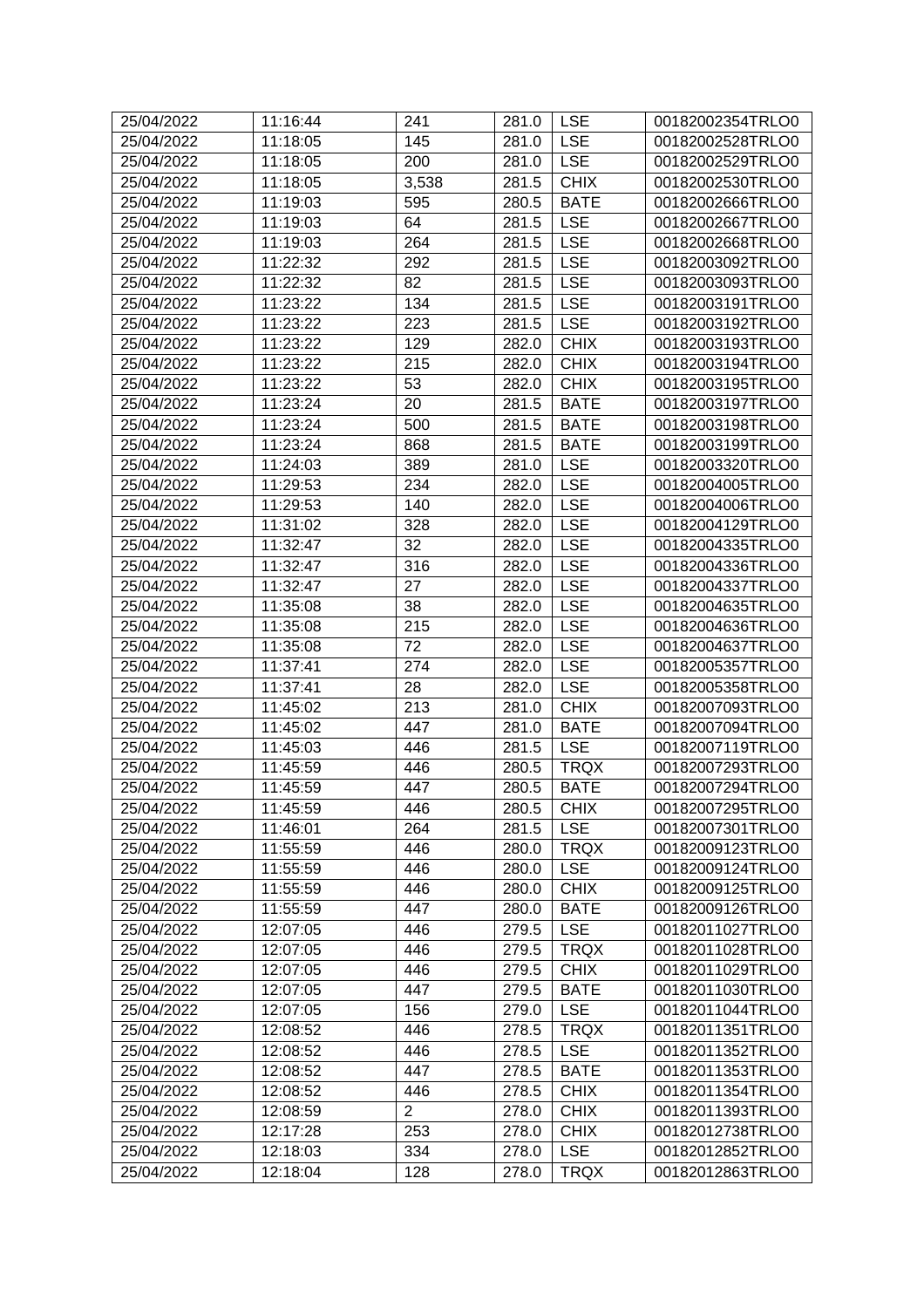| <b>LSE</b><br>25/04/2022<br>12:25:22<br>446<br>278.5<br>00182015955TRLO0<br><b>TRQX</b><br>12:25:22<br>28<br>00182015956TRLO0<br>25/04/2022<br>278.5<br>418<br><b>TRQX</b><br>25/04/2022<br>12:25:22<br>278.5<br>00182015957TRLO0<br>28<br><b>CHIX</b><br>25/04/2022<br>12:25:22<br>00182015958TRLO0<br>278.5<br>12:25:22<br>28<br><b>BATE</b><br>25/04/2022<br>278.5<br>00182015959TRLO0<br>25/04/2022<br>12:25:22<br>418<br><b>CHIX</b><br>278.5<br>00182015960TRLO0<br>25/04/2022<br>12:25:22<br>419<br>278.5<br><b>BATE</b><br>00182015961TRLO0<br><b>LSE</b><br>25/04/2022<br>12:27:37<br>446<br>00182016406TRLO0<br>277.5<br>378<br><b>TRQX</b><br>25/04/2022<br>13:41:27<br>279.0<br>00182030257TRLO0<br>25/04/2022<br>447<br><b>BATE</b><br>00182030258TRLO0<br>13:41:27<br>279.0<br><b>CHIX</b><br>25/04/2022<br>13:41:27<br>446<br>279.0<br>00182030259TRLO0<br>68<br><b>TRQX</b><br>25/04/2022<br>13:41:27<br>279.0<br>00182030260TRLO0<br>385<br>25/04/2022<br>14:12:06<br>279.5<br><b>LSE</b><br>00182037113TRLO0<br><b>TRQX</b><br>25/04/2022<br>310<br>00182037114TRLO0<br>14:12:06<br>279.5<br>439<br><b>LSE</b><br>25/04/2022<br>14:12:06<br>00182037115TRLO0<br>279.5<br>309<br><b>CHIX</b><br>25/04/2022<br>14:12:06<br>00182037116TRLO0<br>279.5<br>321<br><b>BATE</b><br>25/04/2022<br>14:12:06<br>279.5<br>00182037117TRLO0<br>25/04/2022<br>14:12:06<br>10<br><b>TRQX</b><br>00182037118TRLO0<br>279.5<br>25/04/2022<br>11<br><b>CHIX</b><br>00182037119TRLO0<br>14:12:06<br>279.5<br><b>LSE</b><br>25/04/2022<br>00182037460TRLO0<br>14:13:46<br>1,134<br>279.5<br><b>LSE</b><br>25/04/2022<br>14:17:25<br>293<br>00182038527TRLO0<br>279.5<br>153<br><b>LSE</b><br>25/04/2022<br>14:28:47<br>279.5<br>00182040744TRLO0<br>416<br><b>BATE</b><br>25/04/2022<br>14:30:28<br>279.5<br>00182041757TRLO0<br><b>LSE</b><br>25/04/2022<br>14:32:09<br>388<br>00182042492TRLO0<br>279.5<br>25/04/2022<br>14:33:49<br>334<br><b>LSE</b><br>00182043203TRLO0<br>279.5<br><b>CHIX</b><br>446<br>00182043204TRLO0<br>25/04/2022<br>14:33:49<br>280.0<br>140<br><b>LSE</b><br>25/04/2022<br>14:35:29<br>279.5<br>00182044032TRLO0<br>216<br><b>LSE</b><br>25/04/2022<br>14:35:29<br>00182044033TRLO0<br>279.5<br><b>LSE</b><br>25/04/2022<br>14:55:29<br>263<br>00182054624TRLO0<br>281.5<br><b>TRQX</b><br>25/04/2022<br>14:55:29<br>148<br>00182054625TRLO0<br>281.5<br>25/04/2022<br>243<br><b>LSE</b><br>00182054626TRLO0<br>14:55:29<br>281.5<br>41<br>281.5<br><b>TRQX</b><br>00182054627TRLO0<br>25/04/2022<br>14:55:29<br>31<br>25/04/2022<br><b>BATE</b><br>14:55:29<br>281.5<br>00182054628TRLO0<br><b>CHIX</b><br>267<br>281.5<br>00182054629TRLO0<br>25/04/2022<br>14:55:29<br><b>CHIX</b><br>25/04/2022<br>14:55:29<br>155<br>281.5<br>00182054631TRLO0<br>14:55:29<br><b>CHIX</b><br>25/04/2022<br>380<br>281.5<br>00182054632TRLO0<br><b>TRQX</b><br>25/04/2022<br>14:55:29<br>95<br>281.5<br>00182054630TRLO0<br><b>LSE</b><br>25/04/2022<br>14:55:29<br>363<br>281.5<br>00182054633TRLO0<br><b>TRQX</b><br>25/04/2022<br>14:55:29<br>162<br>281.5<br>00182054634TRLO0<br>37<br><b>LSE</b><br>25/04/2022<br>14:57:10<br>281.5<br>00182055289TRLO0<br><b>TRQX</b><br>25/04/2022<br>14:57:13<br>446<br>00182055306TRLO0<br>281.5<br><b>LSE</b><br>00182055307TRLO0<br>25/04/2022<br>14:57:13<br>409<br>281.5<br><b>BATE</b><br>25/04/2022<br>14:57:13<br>447<br>281.5<br>00182055308TRLO0<br><b>CHIX</b><br>25/04/2022<br>14:57:13<br>446<br>281.5<br>00182055309TRLO0<br>212<br><b>LSE</b><br>25/04/2022<br>15:00:29<br>281.5<br>00182057000TRLO0<br>234<br><b>LSE</b><br>25/04/2022<br>15:02:10<br>281.5<br>00182057588TRLO0<br>273<br><b>CHIX</b><br>25/04/2022<br>15:06:24<br>282.0<br>00182059159TRLO0<br><b>BATE</b><br>25/04/2022<br>15:06:24<br>447<br>282.0<br>00182059160TRLO0<br><b>TRQX</b><br>00182061782TRLO0<br>25/04/2022<br>15:13:10<br>9<br>282.0<br><b>LSE</b><br>25/04/2022<br>15:13:10<br>29<br>282.0<br>00182061783TRLO0<br>3<br><b>CHIX</b><br>25/04/2022<br>15:13:10<br>00182061784TRLO0<br>282.0<br>314<br>25/04/2022<br>15:13:51<br><b>LSE</b><br>00182061984TRLO0<br>282.0 | 25/04/2022 | 12:18:04 | 447 | 279.0 | <b>BATE</b> | 00182012864TRLO0 |
|---------------------------------------------------------------------------------------------------------------------------------------------------------------------------------------------------------------------------------------------------------------------------------------------------------------------------------------------------------------------------------------------------------------------------------------------------------------------------------------------------------------------------------------------------------------------------------------------------------------------------------------------------------------------------------------------------------------------------------------------------------------------------------------------------------------------------------------------------------------------------------------------------------------------------------------------------------------------------------------------------------------------------------------------------------------------------------------------------------------------------------------------------------------------------------------------------------------------------------------------------------------------------------------------------------------------------------------------------------------------------------------------------------------------------------------------------------------------------------------------------------------------------------------------------------------------------------------------------------------------------------------------------------------------------------------------------------------------------------------------------------------------------------------------------------------------------------------------------------------------------------------------------------------------------------------------------------------------------------------------------------------------------------------------------------------------------------------------------------------------------------------------------------------------------------------------------------------------------------------------------------------------------------------------------------------------------------------------------------------------------------------------------------------------------------------------------------------------------------------------------------------------------------------------------------------------------------------------------------------------------------------------------------------------------------------------------------------------------------------------------------------------------------------------------------------------------------------------------------------------------------------------------------------------------------------------------------------------------------------------------------------------------------------------------------------------------------------------------------------------------------------------------------------------------------------------------------------------------------------------------------------------------------------------------------------------------------------------------------------------------------------------------------------------------------------------------------------------------------------------------------------------------------------------------------------------------------------------------------------------------------------------------------------------------------------------------------------------------------------------------------------------------------------------------------------------------------------------------------------------------------------------------------------------------------------------------------------------------------------------------------------------------------------------------------------------------------------------------------------------------------|------------|----------|-----|-------|-------------|------------------|
|                                                                                                                                                                                                                                                                                                                                                                                                                                                                                                                                                                                                                                                                                                                                                                                                                                                                                                                                                                                                                                                                                                                                                                                                                                                                                                                                                                                                                                                                                                                                                                                                                                                                                                                                                                                                                                                                                                                                                                                                                                                                                                                                                                                                                                                                                                                                                                                                                                                                                                                                                                                                                                                                                                                                                                                                                                                                                                                                                                                                                                                                                                                                                                                                                                                                                                                                                                                                                                                                                                                                                                                                                                                                                                                                                                                                                                                                                                                                                                                                                                                                                                                                 |            |          |     |       |             |                  |
|                                                                                                                                                                                                                                                                                                                                                                                                                                                                                                                                                                                                                                                                                                                                                                                                                                                                                                                                                                                                                                                                                                                                                                                                                                                                                                                                                                                                                                                                                                                                                                                                                                                                                                                                                                                                                                                                                                                                                                                                                                                                                                                                                                                                                                                                                                                                                                                                                                                                                                                                                                                                                                                                                                                                                                                                                                                                                                                                                                                                                                                                                                                                                                                                                                                                                                                                                                                                                                                                                                                                                                                                                                                                                                                                                                                                                                                                                                                                                                                                                                                                                                                                 |            |          |     |       |             |                  |
|                                                                                                                                                                                                                                                                                                                                                                                                                                                                                                                                                                                                                                                                                                                                                                                                                                                                                                                                                                                                                                                                                                                                                                                                                                                                                                                                                                                                                                                                                                                                                                                                                                                                                                                                                                                                                                                                                                                                                                                                                                                                                                                                                                                                                                                                                                                                                                                                                                                                                                                                                                                                                                                                                                                                                                                                                                                                                                                                                                                                                                                                                                                                                                                                                                                                                                                                                                                                                                                                                                                                                                                                                                                                                                                                                                                                                                                                                                                                                                                                                                                                                                                                 |            |          |     |       |             |                  |
|                                                                                                                                                                                                                                                                                                                                                                                                                                                                                                                                                                                                                                                                                                                                                                                                                                                                                                                                                                                                                                                                                                                                                                                                                                                                                                                                                                                                                                                                                                                                                                                                                                                                                                                                                                                                                                                                                                                                                                                                                                                                                                                                                                                                                                                                                                                                                                                                                                                                                                                                                                                                                                                                                                                                                                                                                                                                                                                                                                                                                                                                                                                                                                                                                                                                                                                                                                                                                                                                                                                                                                                                                                                                                                                                                                                                                                                                                                                                                                                                                                                                                                                                 |            |          |     |       |             |                  |
|                                                                                                                                                                                                                                                                                                                                                                                                                                                                                                                                                                                                                                                                                                                                                                                                                                                                                                                                                                                                                                                                                                                                                                                                                                                                                                                                                                                                                                                                                                                                                                                                                                                                                                                                                                                                                                                                                                                                                                                                                                                                                                                                                                                                                                                                                                                                                                                                                                                                                                                                                                                                                                                                                                                                                                                                                                                                                                                                                                                                                                                                                                                                                                                                                                                                                                                                                                                                                                                                                                                                                                                                                                                                                                                                                                                                                                                                                                                                                                                                                                                                                                                                 |            |          |     |       |             |                  |
|                                                                                                                                                                                                                                                                                                                                                                                                                                                                                                                                                                                                                                                                                                                                                                                                                                                                                                                                                                                                                                                                                                                                                                                                                                                                                                                                                                                                                                                                                                                                                                                                                                                                                                                                                                                                                                                                                                                                                                                                                                                                                                                                                                                                                                                                                                                                                                                                                                                                                                                                                                                                                                                                                                                                                                                                                                                                                                                                                                                                                                                                                                                                                                                                                                                                                                                                                                                                                                                                                                                                                                                                                                                                                                                                                                                                                                                                                                                                                                                                                                                                                                                                 |            |          |     |       |             |                  |
|                                                                                                                                                                                                                                                                                                                                                                                                                                                                                                                                                                                                                                                                                                                                                                                                                                                                                                                                                                                                                                                                                                                                                                                                                                                                                                                                                                                                                                                                                                                                                                                                                                                                                                                                                                                                                                                                                                                                                                                                                                                                                                                                                                                                                                                                                                                                                                                                                                                                                                                                                                                                                                                                                                                                                                                                                                                                                                                                                                                                                                                                                                                                                                                                                                                                                                                                                                                                                                                                                                                                                                                                                                                                                                                                                                                                                                                                                                                                                                                                                                                                                                                                 |            |          |     |       |             |                  |
|                                                                                                                                                                                                                                                                                                                                                                                                                                                                                                                                                                                                                                                                                                                                                                                                                                                                                                                                                                                                                                                                                                                                                                                                                                                                                                                                                                                                                                                                                                                                                                                                                                                                                                                                                                                                                                                                                                                                                                                                                                                                                                                                                                                                                                                                                                                                                                                                                                                                                                                                                                                                                                                                                                                                                                                                                                                                                                                                                                                                                                                                                                                                                                                                                                                                                                                                                                                                                                                                                                                                                                                                                                                                                                                                                                                                                                                                                                                                                                                                                                                                                                                                 |            |          |     |       |             |                  |
|                                                                                                                                                                                                                                                                                                                                                                                                                                                                                                                                                                                                                                                                                                                                                                                                                                                                                                                                                                                                                                                                                                                                                                                                                                                                                                                                                                                                                                                                                                                                                                                                                                                                                                                                                                                                                                                                                                                                                                                                                                                                                                                                                                                                                                                                                                                                                                                                                                                                                                                                                                                                                                                                                                                                                                                                                                                                                                                                                                                                                                                                                                                                                                                                                                                                                                                                                                                                                                                                                                                                                                                                                                                                                                                                                                                                                                                                                                                                                                                                                                                                                                                                 |            |          |     |       |             |                  |
|                                                                                                                                                                                                                                                                                                                                                                                                                                                                                                                                                                                                                                                                                                                                                                                                                                                                                                                                                                                                                                                                                                                                                                                                                                                                                                                                                                                                                                                                                                                                                                                                                                                                                                                                                                                                                                                                                                                                                                                                                                                                                                                                                                                                                                                                                                                                                                                                                                                                                                                                                                                                                                                                                                                                                                                                                                                                                                                                                                                                                                                                                                                                                                                                                                                                                                                                                                                                                                                                                                                                                                                                                                                                                                                                                                                                                                                                                                                                                                                                                                                                                                                                 |            |          |     |       |             |                  |
|                                                                                                                                                                                                                                                                                                                                                                                                                                                                                                                                                                                                                                                                                                                                                                                                                                                                                                                                                                                                                                                                                                                                                                                                                                                                                                                                                                                                                                                                                                                                                                                                                                                                                                                                                                                                                                                                                                                                                                                                                                                                                                                                                                                                                                                                                                                                                                                                                                                                                                                                                                                                                                                                                                                                                                                                                                                                                                                                                                                                                                                                                                                                                                                                                                                                                                                                                                                                                                                                                                                                                                                                                                                                                                                                                                                                                                                                                                                                                                                                                                                                                                                                 |            |          |     |       |             |                  |
|                                                                                                                                                                                                                                                                                                                                                                                                                                                                                                                                                                                                                                                                                                                                                                                                                                                                                                                                                                                                                                                                                                                                                                                                                                                                                                                                                                                                                                                                                                                                                                                                                                                                                                                                                                                                                                                                                                                                                                                                                                                                                                                                                                                                                                                                                                                                                                                                                                                                                                                                                                                                                                                                                                                                                                                                                                                                                                                                                                                                                                                                                                                                                                                                                                                                                                                                                                                                                                                                                                                                                                                                                                                                                                                                                                                                                                                                                                                                                                                                                                                                                                                                 |            |          |     |       |             |                  |
|                                                                                                                                                                                                                                                                                                                                                                                                                                                                                                                                                                                                                                                                                                                                                                                                                                                                                                                                                                                                                                                                                                                                                                                                                                                                                                                                                                                                                                                                                                                                                                                                                                                                                                                                                                                                                                                                                                                                                                                                                                                                                                                                                                                                                                                                                                                                                                                                                                                                                                                                                                                                                                                                                                                                                                                                                                                                                                                                                                                                                                                                                                                                                                                                                                                                                                                                                                                                                                                                                                                                                                                                                                                                                                                                                                                                                                                                                                                                                                                                                                                                                                                                 |            |          |     |       |             |                  |
|                                                                                                                                                                                                                                                                                                                                                                                                                                                                                                                                                                                                                                                                                                                                                                                                                                                                                                                                                                                                                                                                                                                                                                                                                                                                                                                                                                                                                                                                                                                                                                                                                                                                                                                                                                                                                                                                                                                                                                                                                                                                                                                                                                                                                                                                                                                                                                                                                                                                                                                                                                                                                                                                                                                                                                                                                                                                                                                                                                                                                                                                                                                                                                                                                                                                                                                                                                                                                                                                                                                                                                                                                                                                                                                                                                                                                                                                                                                                                                                                                                                                                                                                 |            |          |     |       |             |                  |
|                                                                                                                                                                                                                                                                                                                                                                                                                                                                                                                                                                                                                                                                                                                                                                                                                                                                                                                                                                                                                                                                                                                                                                                                                                                                                                                                                                                                                                                                                                                                                                                                                                                                                                                                                                                                                                                                                                                                                                                                                                                                                                                                                                                                                                                                                                                                                                                                                                                                                                                                                                                                                                                                                                                                                                                                                                                                                                                                                                                                                                                                                                                                                                                                                                                                                                                                                                                                                                                                                                                                                                                                                                                                                                                                                                                                                                                                                                                                                                                                                                                                                                                                 |            |          |     |       |             |                  |
|                                                                                                                                                                                                                                                                                                                                                                                                                                                                                                                                                                                                                                                                                                                                                                                                                                                                                                                                                                                                                                                                                                                                                                                                                                                                                                                                                                                                                                                                                                                                                                                                                                                                                                                                                                                                                                                                                                                                                                                                                                                                                                                                                                                                                                                                                                                                                                                                                                                                                                                                                                                                                                                                                                                                                                                                                                                                                                                                                                                                                                                                                                                                                                                                                                                                                                                                                                                                                                                                                                                                                                                                                                                                                                                                                                                                                                                                                                                                                                                                                                                                                                                                 |            |          |     |       |             |                  |
|                                                                                                                                                                                                                                                                                                                                                                                                                                                                                                                                                                                                                                                                                                                                                                                                                                                                                                                                                                                                                                                                                                                                                                                                                                                                                                                                                                                                                                                                                                                                                                                                                                                                                                                                                                                                                                                                                                                                                                                                                                                                                                                                                                                                                                                                                                                                                                                                                                                                                                                                                                                                                                                                                                                                                                                                                                                                                                                                                                                                                                                                                                                                                                                                                                                                                                                                                                                                                                                                                                                                                                                                                                                                                                                                                                                                                                                                                                                                                                                                                                                                                                                                 |            |          |     |       |             |                  |
|                                                                                                                                                                                                                                                                                                                                                                                                                                                                                                                                                                                                                                                                                                                                                                                                                                                                                                                                                                                                                                                                                                                                                                                                                                                                                                                                                                                                                                                                                                                                                                                                                                                                                                                                                                                                                                                                                                                                                                                                                                                                                                                                                                                                                                                                                                                                                                                                                                                                                                                                                                                                                                                                                                                                                                                                                                                                                                                                                                                                                                                                                                                                                                                                                                                                                                                                                                                                                                                                                                                                                                                                                                                                                                                                                                                                                                                                                                                                                                                                                                                                                                                                 |            |          |     |       |             |                  |
|                                                                                                                                                                                                                                                                                                                                                                                                                                                                                                                                                                                                                                                                                                                                                                                                                                                                                                                                                                                                                                                                                                                                                                                                                                                                                                                                                                                                                                                                                                                                                                                                                                                                                                                                                                                                                                                                                                                                                                                                                                                                                                                                                                                                                                                                                                                                                                                                                                                                                                                                                                                                                                                                                                                                                                                                                                                                                                                                                                                                                                                                                                                                                                                                                                                                                                                                                                                                                                                                                                                                                                                                                                                                                                                                                                                                                                                                                                                                                                                                                                                                                                                                 |            |          |     |       |             |                  |
|                                                                                                                                                                                                                                                                                                                                                                                                                                                                                                                                                                                                                                                                                                                                                                                                                                                                                                                                                                                                                                                                                                                                                                                                                                                                                                                                                                                                                                                                                                                                                                                                                                                                                                                                                                                                                                                                                                                                                                                                                                                                                                                                                                                                                                                                                                                                                                                                                                                                                                                                                                                                                                                                                                                                                                                                                                                                                                                                                                                                                                                                                                                                                                                                                                                                                                                                                                                                                                                                                                                                                                                                                                                                                                                                                                                                                                                                                                                                                                                                                                                                                                                                 |            |          |     |       |             |                  |
|                                                                                                                                                                                                                                                                                                                                                                                                                                                                                                                                                                                                                                                                                                                                                                                                                                                                                                                                                                                                                                                                                                                                                                                                                                                                                                                                                                                                                                                                                                                                                                                                                                                                                                                                                                                                                                                                                                                                                                                                                                                                                                                                                                                                                                                                                                                                                                                                                                                                                                                                                                                                                                                                                                                                                                                                                                                                                                                                                                                                                                                                                                                                                                                                                                                                                                                                                                                                                                                                                                                                                                                                                                                                                                                                                                                                                                                                                                                                                                                                                                                                                                                                 |            |          |     |       |             |                  |
|                                                                                                                                                                                                                                                                                                                                                                                                                                                                                                                                                                                                                                                                                                                                                                                                                                                                                                                                                                                                                                                                                                                                                                                                                                                                                                                                                                                                                                                                                                                                                                                                                                                                                                                                                                                                                                                                                                                                                                                                                                                                                                                                                                                                                                                                                                                                                                                                                                                                                                                                                                                                                                                                                                                                                                                                                                                                                                                                                                                                                                                                                                                                                                                                                                                                                                                                                                                                                                                                                                                                                                                                                                                                                                                                                                                                                                                                                                                                                                                                                                                                                                                                 |            |          |     |       |             |                  |
|                                                                                                                                                                                                                                                                                                                                                                                                                                                                                                                                                                                                                                                                                                                                                                                                                                                                                                                                                                                                                                                                                                                                                                                                                                                                                                                                                                                                                                                                                                                                                                                                                                                                                                                                                                                                                                                                                                                                                                                                                                                                                                                                                                                                                                                                                                                                                                                                                                                                                                                                                                                                                                                                                                                                                                                                                                                                                                                                                                                                                                                                                                                                                                                                                                                                                                                                                                                                                                                                                                                                                                                                                                                                                                                                                                                                                                                                                                                                                                                                                                                                                                                                 |            |          |     |       |             |                  |
|                                                                                                                                                                                                                                                                                                                                                                                                                                                                                                                                                                                                                                                                                                                                                                                                                                                                                                                                                                                                                                                                                                                                                                                                                                                                                                                                                                                                                                                                                                                                                                                                                                                                                                                                                                                                                                                                                                                                                                                                                                                                                                                                                                                                                                                                                                                                                                                                                                                                                                                                                                                                                                                                                                                                                                                                                                                                                                                                                                                                                                                                                                                                                                                                                                                                                                                                                                                                                                                                                                                                                                                                                                                                                                                                                                                                                                                                                                                                                                                                                                                                                                                                 |            |          |     |       |             |                  |
|                                                                                                                                                                                                                                                                                                                                                                                                                                                                                                                                                                                                                                                                                                                                                                                                                                                                                                                                                                                                                                                                                                                                                                                                                                                                                                                                                                                                                                                                                                                                                                                                                                                                                                                                                                                                                                                                                                                                                                                                                                                                                                                                                                                                                                                                                                                                                                                                                                                                                                                                                                                                                                                                                                                                                                                                                                                                                                                                                                                                                                                                                                                                                                                                                                                                                                                                                                                                                                                                                                                                                                                                                                                                                                                                                                                                                                                                                                                                                                                                                                                                                                                                 |            |          |     |       |             |                  |
|                                                                                                                                                                                                                                                                                                                                                                                                                                                                                                                                                                                                                                                                                                                                                                                                                                                                                                                                                                                                                                                                                                                                                                                                                                                                                                                                                                                                                                                                                                                                                                                                                                                                                                                                                                                                                                                                                                                                                                                                                                                                                                                                                                                                                                                                                                                                                                                                                                                                                                                                                                                                                                                                                                                                                                                                                                                                                                                                                                                                                                                                                                                                                                                                                                                                                                                                                                                                                                                                                                                                                                                                                                                                                                                                                                                                                                                                                                                                                                                                                                                                                                                                 |            |          |     |       |             |                  |
|                                                                                                                                                                                                                                                                                                                                                                                                                                                                                                                                                                                                                                                                                                                                                                                                                                                                                                                                                                                                                                                                                                                                                                                                                                                                                                                                                                                                                                                                                                                                                                                                                                                                                                                                                                                                                                                                                                                                                                                                                                                                                                                                                                                                                                                                                                                                                                                                                                                                                                                                                                                                                                                                                                                                                                                                                                                                                                                                                                                                                                                                                                                                                                                                                                                                                                                                                                                                                                                                                                                                                                                                                                                                                                                                                                                                                                                                                                                                                                                                                                                                                                                                 |            |          |     |       |             |                  |
|                                                                                                                                                                                                                                                                                                                                                                                                                                                                                                                                                                                                                                                                                                                                                                                                                                                                                                                                                                                                                                                                                                                                                                                                                                                                                                                                                                                                                                                                                                                                                                                                                                                                                                                                                                                                                                                                                                                                                                                                                                                                                                                                                                                                                                                                                                                                                                                                                                                                                                                                                                                                                                                                                                                                                                                                                                                                                                                                                                                                                                                                                                                                                                                                                                                                                                                                                                                                                                                                                                                                                                                                                                                                                                                                                                                                                                                                                                                                                                                                                                                                                                                                 |            |          |     |       |             |                  |
|                                                                                                                                                                                                                                                                                                                                                                                                                                                                                                                                                                                                                                                                                                                                                                                                                                                                                                                                                                                                                                                                                                                                                                                                                                                                                                                                                                                                                                                                                                                                                                                                                                                                                                                                                                                                                                                                                                                                                                                                                                                                                                                                                                                                                                                                                                                                                                                                                                                                                                                                                                                                                                                                                                                                                                                                                                                                                                                                                                                                                                                                                                                                                                                                                                                                                                                                                                                                                                                                                                                                                                                                                                                                                                                                                                                                                                                                                                                                                                                                                                                                                                                                 |            |          |     |       |             |                  |
|                                                                                                                                                                                                                                                                                                                                                                                                                                                                                                                                                                                                                                                                                                                                                                                                                                                                                                                                                                                                                                                                                                                                                                                                                                                                                                                                                                                                                                                                                                                                                                                                                                                                                                                                                                                                                                                                                                                                                                                                                                                                                                                                                                                                                                                                                                                                                                                                                                                                                                                                                                                                                                                                                                                                                                                                                                                                                                                                                                                                                                                                                                                                                                                                                                                                                                                                                                                                                                                                                                                                                                                                                                                                                                                                                                                                                                                                                                                                                                                                                                                                                                                                 |            |          |     |       |             |                  |
|                                                                                                                                                                                                                                                                                                                                                                                                                                                                                                                                                                                                                                                                                                                                                                                                                                                                                                                                                                                                                                                                                                                                                                                                                                                                                                                                                                                                                                                                                                                                                                                                                                                                                                                                                                                                                                                                                                                                                                                                                                                                                                                                                                                                                                                                                                                                                                                                                                                                                                                                                                                                                                                                                                                                                                                                                                                                                                                                                                                                                                                                                                                                                                                                                                                                                                                                                                                                                                                                                                                                                                                                                                                                                                                                                                                                                                                                                                                                                                                                                                                                                                                                 |            |          |     |       |             |                  |
|                                                                                                                                                                                                                                                                                                                                                                                                                                                                                                                                                                                                                                                                                                                                                                                                                                                                                                                                                                                                                                                                                                                                                                                                                                                                                                                                                                                                                                                                                                                                                                                                                                                                                                                                                                                                                                                                                                                                                                                                                                                                                                                                                                                                                                                                                                                                                                                                                                                                                                                                                                                                                                                                                                                                                                                                                                                                                                                                                                                                                                                                                                                                                                                                                                                                                                                                                                                                                                                                                                                                                                                                                                                                                                                                                                                                                                                                                                                                                                                                                                                                                                                                 |            |          |     |       |             |                  |
|                                                                                                                                                                                                                                                                                                                                                                                                                                                                                                                                                                                                                                                                                                                                                                                                                                                                                                                                                                                                                                                                                                                                                                                                                                                                                                                                                                                                                                                                                                                                                                                                                                                                                                                                                                                                                                                                                                                                                                                                                                                                                                                                                                                                                                                                                                                                                                                                                                                                                                                                                                                                                                                                                                                                                                                                                                                                                                                                                                                                                                                                                                                                                                                                                                                                                                                                                                                                                                                                                                                                                                                                                                                                                                                                                                                                                                                                                                                                                                                                                                                                                                                                 |            |          |     |       |             |                  |
|                                                                                                                                                                                                                                                                                                                                                                                                                                                                                                                                                                                                                                                                                                                                                                                                                                                                                                                                                                                                                                                                                                                                                                                                                                                                                                                                                                                                                                                                                                                                                                                                                                                                                                                                                                                                                                                                                                                                                                                                                                                                                                                                                                                                                                                                                                                                                                                                                                                                                                                                                                                                                                                                                                                                                                                                                                                                                                                                                                                                                                                                                                                                                                                                                                                                                                                                                                                                                                                                                                                                                                                                                                                                                                                                                                                                                                                                                                                                                                                                                                                                                                                                 |            |          |     |       |             |                  |
|                                                                                                                                                                                                                                                                                                                                                                                                                                                                                                                                                                                                                                                                                                                                                                                                                                                                                                                                                                                                                                                                                                                                                                                                                                                                                                                                                                                                                                                                                                                                                                                                                                                                                                                                                                                                                                                                                                                                                                                                                                                                                                                                                                                                                                                                                                                                                                                                                                                                                                                                                                                                                                                                                                                                                                                                                                                                                                                                                                                                                                                                                                                                                                                                                                                                                                                                                                                                                                                                                                                                                                                                                                                                                                                                                                                                                                                                                                                                                                                                                                                                                                                                 |            |          |     |       |             |                  |
|                                                                                                                                                                                                                                                                                                                                                                                                                                                                                                                                                                                                                                                                                                                                                                                                                                                                                                                                                                                                                                                                                                                                                                                                                                                                                                                                                                                                                                                                                                                                                                                                                                                                                                                                                                                                                                                                                                                                                                                                                                                                                                                                                                                                                                                                                                                                                                                                                                                                                                                                                                                                                                                                                                                                                                                                                                                                                                                                                                                                                                                                                                                                                                                                                                                                                                                                                                                                                                                                                                                                                                                                                                                                                                                                                                                                                                                                                                                                                                                                                                                                                                                                 |            |          |     |       |             |                  |
|                                                                                                                                                                                                                                                                                                                                                                                                                                                                                                                                                                                                                                                                                                                                                                                                                                                                                                                                                                                                                                                                                                                                                                                                                                                                                                                                                                                                                                                                                                                                                                                                                                                                                                                                                                                                                                                                                                                                                                                                                                                                                                                                                                                                                                                                                                                                                                                                                                                                                                                                                                                                                                                                                                                                                                                                                                                                                                                                                                                                                                                                                                                                                                                                                                                                                                                                                                                                                                                                                                                                                                                                                                                                                                                                                                                                                                                                                                                                                                                                                                                                                                                                 |            |          |     |       |             |                  |
|                                                                                                                                                                                                                                                                                                                                                                                                                                                                                                                                                                                                                                                                                                                                                                                                                                                                                                                                                                                                                                                                                                                                                                                                                                                                                                                                                                                                                                                                                                                                                                                                                                                                                                                                                                                                                                                                                                                                                                                                                                                                                                                                                                                                                                                                                                                                                                                                                                                                                                                                                                                                                                                                                                                                                                                                                                                                                                                                                                                                                                                                                                                                                                                                                                                                                                                                                                                                                                                                                                                                                                                                                                                                                                                                                                                                                                                                                                                                                                                                                                                                                                                                 |            |          |     |       |             |                  |
|                                                                                                                                                                                                                                                                                                                                                                                                                                                                                                                                                                                                                                                                                                                                                                                                                                                                                                                                                                                                                                                                                                                                                                                                                                                                                                                                                                                                                                                                                                                                                                                                                                                                                                                                                                                                                                                                                                                                                                                                                                                                                                                                                                                                                                                                                                                                                                                                                                                                                                                                                                                                                                                                                                                                                                                                                                                                                                                                                                                                                                                                                                                                                                                                                                                                                                                                                                                                                                                                                                                                                                                                                                                                                                                                                                                                                                                                                                                                                                                                                                                                                                                                 |            |          |     |       |             |                  |
|                                                                                                                                                                                                                                                                                                                                                                                                                                                                                                                                                                                                                                                                                                                                                                                                                                                                                                                                                                                                                                                                                                                                                                                                                                                                                                                                                                                                                                                                                                                                                                                                                                                                                                                                                                                                                                                                                                                                                                                                                                                                                                                                                                                                                                                                                                                                                                                                                                                                                                                                                                                                                                                                                                                                                                                                                                                                                                                                                                                                                                                                                                                                                                                                                                                                                                                                                                                                                                                                                                                                                                                                                                                                                                                                                                                                                                                                                                                                                                                                                                                                                                                                 |            |          |     |       |             |                  |
|                                                                                                                                                                                                                                                                                                                                                                                                                                                                                                                                                                                                                                                                                                                                                                                                                                                                                                                                                                                                                                                                                                                                                                                                                                                                                                                                                                                                                                                                                                                                                                                                                                                                                                                                                                                                                                                                                                                                                                                                                                                                                                                                                                                                                                                                                                                                                                                                                                                                                                                                                                                                                                                                                                                                                                                                                                                                                                                                                                                                                                                                                                                                                                                                                                                                                                                                                                                                                                                                                                                                                                                                                                                                                                                                                                                                                                                                                                                                                                                                                                                                                                                                 |            |          |     |       |             |                  |
|                                                                                                                                                                                                                                                                                                                                                                                                                                                                                                                                                                                                                                                                                                                                                                                                                                                                                                                                                                                                                                                                                                                                                                                                                                                                                                                                                                                                                                                                                                                                                                                                                                                                                                                                                                                                                                                                                                                                                                                                                                                                                                                                                                                                                                                                                                                                                                                                                                                                                                                                                                                                                                                                                                                                                                                                                                                                                                                                                                                                                                                                                                                                                                                                                                                                                                                                                                                                                                                                                                                                                                                                                                                                                                                                                                                                                                                                                                                                                                                                                                                                                                                                 |            |          |     |       |             |                  |
|                                                                                                                                                                                                                                                                                                                                                                                                                                                                                                                                                                                                                                                                                                                                                                                                                                                                                                                                                                                                                                                                                                                                                                                                                                                                                                                                                                                                                                                                                                                                                                                                                                                                                                                                                                                                                                                                                                                                                                                                                                                                                                                                                                                                                                                                                                                                                                                                                                                                                                                                                                                                                                                                                                                                                                                                                                                                                                                                                                                                                                                                                                                                                                                                                                                                                                                                                                                                                                                                                                                                                                                                                                                                                                                                                                                                                                                                                                                                                                                                                                                                                                                                 |            |          |     |       |             |                  |
|                                                                                                                                                                                                                                                                                                                                                                                                                                                                                                                                                                                                                                                                                                                                                                                                                                                                                                                                                                                                                                                                                                                                                                                                                                                                                                                                                                                                                                                                                                                                                                                                                                                                                                                                                                                                                                                                                                                                                                                                                                                                                                                                                                                                                                                                                                                                                                                                                                                                                                                                                                                                                                                                                                                                                                                                                                                                                                                                                                                                                                                                                                                                                                                                                                                                                                                                                                                                                                                                                                                                                                                                                                                                                                                                                                                                                                                                                                                                                                                                                                                                                                                                 |            |          |     |       |             |                  |
|                                                                                                                                                                                                                                                                                                                                                                                                                                                                                                                                                                                                                                                                                                                                                                                                                                                                                                                                                                                                                                                                                                                                                                                                                                                                                                                                                                                                                                                                                                                                                                                                                                                                                                                                                                                                                                                                                                                                                                                                                                                                                                                                                                                                                                                                                                                                                                                                                                                                                                                                                                                                                                                                                                                                                                                                                                                                                                                                                                                                                                                                                                                                                                                                                                                                                                                                                                                                                                                                                                                                                                                                                                                                                                                                                                                                                                                                                                                                                                                                                                                                                                                                 |            |          |     |       |             |                  |
|                                                                                                                                                                                                                                                                                                                                                                                                                                                                                                                                                                                                                                                                                                                                                                                                                                                                                                                                                                                                                                                                                                                                                                                                                                                                                                                                                                                                                                                                                                                                                                                                                                                                                                                                                                                                                                                                                                                                                                                                                                                                                                                                                                                                                                                                                                                                                                                                                                                                                                                                                                                                                                                                                                                                                                                                                                                                                                                                                                                                                                                                                                                                                                                                                                                                                                                                                                                                                                                                                                                                                                                                                                                                                                                                                                                                                                                                                                                                                                                                                                                                                                                                 |            |          |     |       |             |                  |
|                                                                                                                                                                                                                                                                                                                                                                                                                                                                                                                                                                                                                                                                                                                                                                                                                                                                                                                                                                                                                                                                                                                                                                                                                                                                                                                                                                                                                                                                                                                                                                                                                                                                                                                                                                                                                                                                                                                                                                                                                                                                                                                                                                                                                                                                                                                                                                                                                                                                                                                                                                                                                                                                                                                                                                                                                                                                                                                                                                                                                                                                                                                                                                                                                                                                                                                                                                                                                                                                                                                                                                                                                                                                                                                                                                                                                                                                                                                                                                                                                                                                                                                                 |            |          |     |       |             |                  |
|                                                                                                                                                                                                                                                                                                                                                                                                                                                                                                                                                                                                                                                                                                                                                                                                                                                                                                                                                                                                                                                                                                                                                                                                                                                                                                                                                                                                                                                                                                                                                                                                                                                                                                                                                                                                                                                                                                                                                                                                                                                                                                                                                                                                                                                                                                                                                                                                                                                                                                                                                                                                                                                                                                                                                                                                                                                                                                                                                                                                                                                                                                                                                                                                                                                                                                                                                                                                                                                                                                                                                                                                                                                                                                                                                                                                                                                                                                                                                                                                                                                                                                                                 |            |          |     |       |             |                  |
|                                                                                                                                                                                                                                                                                                                                                                                                                                                                                                                                                                                                                                                                                                                                                                                                                                                                                                                                                                                                                                                                                                                                                                                                                                                                                                                                                                                                                                                                                                                                                                                                                                                                                                                                                                                                                                                                                                                                                                                                                                                                                                                                                                                                                                                                                                                                                                                                                                                                                                                                                                                                                                                                                                                                                                                                                                                                                                                                                                                                                                                                                                                                                                                                                                                                                                                                                                                                                                                                                                                                                                                                                                                                                                                                                                                                                                                                                                                                                                                                                                                                                                                                 |            |          |     |       |             |                  |
|                                                                                                                                                                                                                                                                                                                                                                                                                                                                                                                                                                                                                                                                                                                                                                                                                                                                                                                                                                                                                                                                                                                                                                                                                                                                                                                                                                                                                                                                                                                                                                                                                                                                                                                                                                                                                                                                                                                                                                                                                                                                                                                                                                                                                                                                                                                                                                                                                                                                                                                                                                                                                                                                                                                                                                                                                                                                                                                                                                                                                                                                                                                                                                                                                                                                                                                                                                                                                                                                                                                                                                                                                                                                                                                                                                                                                                                                                                                                                                                                                                                                                                                                 |            |          |     |       |             |                  |
|                                                                                                                                                                                                                                                                                                                                                                                                                                                                                                                                                                                                                                                                                                                                                                                                                                                                                                                                                                                                                                                                                                                                                                                                                                                                                                                                                                                                                                                                                                                                                                                                                                                                                                                                                                                                                                                                                                                                                                                                                                                                                                                                                                                                                                                                                                                                                                                                                                                                                                                                                                                                                                                                                                                                                                                                                                                                                                                                                                                                                                                                                                                                                                                                                                                                                                                                                                                                                                                                                                                                                                                                                                                                                                                                                                                                                                                                                                                                                                                                                                                                                                                                 |            |          |     |       |             |                  |
|                                                                                                                                                                                                                                                                                                                                                                                                                                                                                                                                                                                                                                                                                                                                                                                                                                                                                                                                                                                                                                                                                                                                                                                                                                                                                                                                                                                                                                                                                                                                                                                                                                                                                                                                                                                                                                                                                                                                                                                                                                                                                                                                                                                                                                                                                                                                                                                                                                                                                                                                                                                                                                                                                                                                                                                                                                                                                                                                                                                                                                                                                                                                                                                                                                                                                                                                                                                                                                                                                                                                                                                                                                                                                                                                                                                                                                                                                                                                                                                                                                                                                                                                 |            |          |     |       |             |                  |
|                                                                                                                                                                                                                                                                                                                                                                                                                                                                                                                                                                                                                                                                                                                                                                                                                                                                                                                                                                                                                                                                                                                                                                                                                                                                                                                                                                                                                                                                                                                                                                                                                                                                                                                                                                                                                                                                                                                                                                                                                                                                                                                                                                                                                                                                                                                                                                                                                                                                                                                                                                                                                                                                                                                                                                                                                                                                                                                                                                                                                                                                                                                                                                                                                                                                                                                                                                                                                                                                                                                                                                                                                                                                                                                                                                                                                                                                                                                                                                                                                                                                                                                                 |            |          |     |       |             |                  |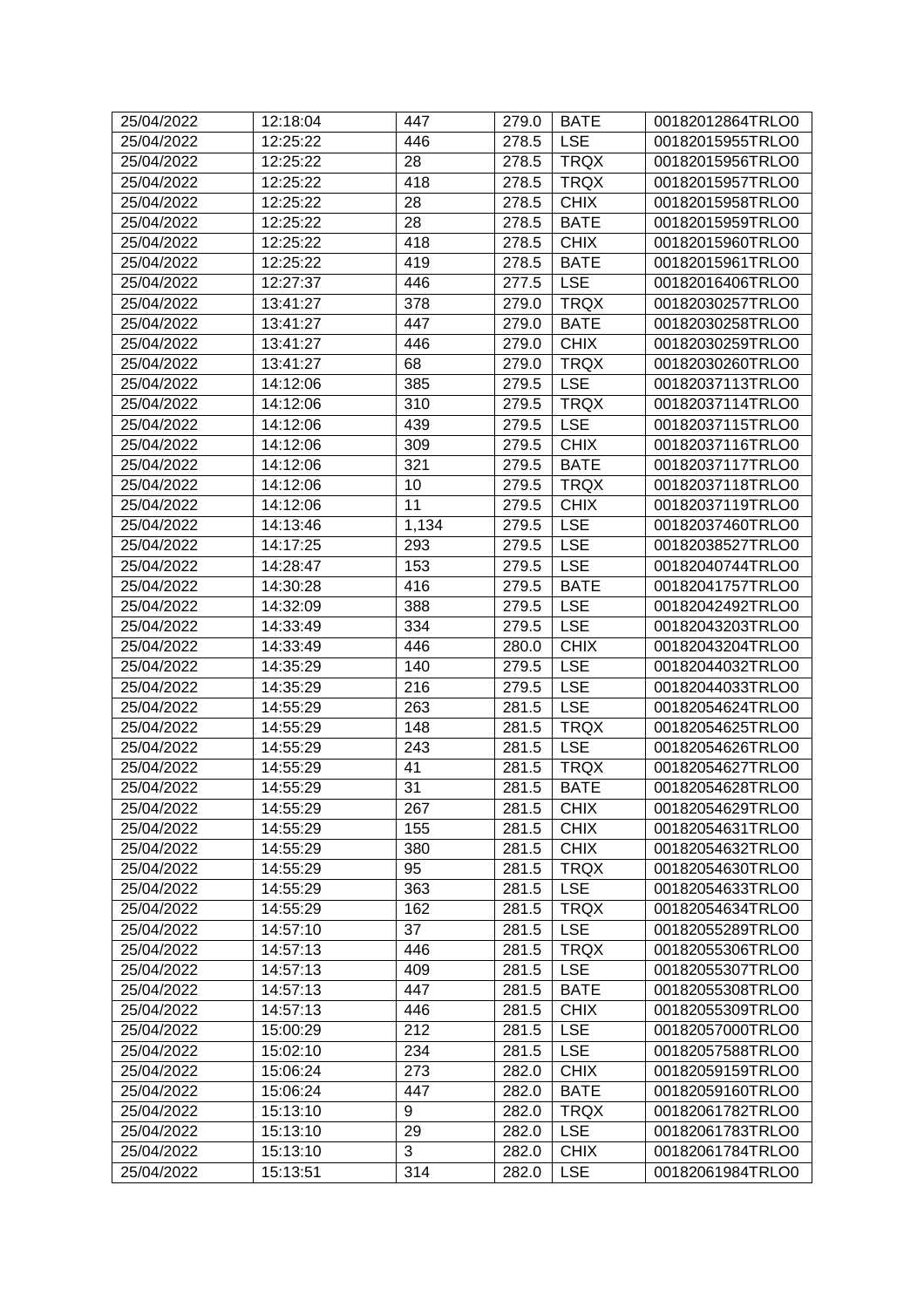| 25/04/2022 | 15:39:00             | 437   | 284.5          | <b>TRQX</b> | 00182076925TRLO0                     |
|------------|----------------------|-------|----------------|-------------|--------------------------------------|
| 25/04/2022 | 15:39:00             | 376   | 284.5          | <b>LSE</b>  | 00182076926TRLO0                     |
| 25/04/2022 | 15:39:00             | 170   | 284.5          | <b>CHIX</b> | 00182076927TRLO0                     |
| 25/04/2022 | 15:39:00             | 802   | 284.5          | <b>BATE</b> | 00182076928TRLO0                     |
| 25/04/2022 | 15:51:59             | 407   | 287.0          | <b>LSE</b>  | 00182082571TRLO0                     |
| 25/04/2022 | 15:55:41             | 485   | 286.0          | <b>LSE</b>  | 00182084154TRLO0                     |
| 25/04/2022 | 15:55:41             | 406   | 286.0          | <b>TRQX</b> | 00182084155TRLO0                     |
| 25/04/2022 | 15:55:41             | 486   | 286.0          | <b>CHIX</b> | 00182084156TRLO0                     |
| 25/04/2022 | 15:55:41             | 486   | 286.0          | <b>BATE</b> | 00182084157TRLO0                     |
| 25/04/2022 | 15:55:41             | 702   | 286.3          | <b>BATE</b> | 00182084158TRLO0                     |
| 25/04/2022 | 15:55:41             | 471   | 286.3          | <b>BATE</b> | 00182084160TRLO0                     |
| 25/04/2022 | 15:55:41             | 175   | 286.3          | <b>BATE</b> | 00182084161TRLO0                     |
| 25/04/2022 | 15:55:42             | 55    | 286.3          | <b>BATE</b> | 00182084164TRLO0                     |
| 25/04/2022 | 15:55:42             | 446   | 286.0          | <b>LSE</b>  | 00182084165TRLO0                     |
| 25/04/2022 | 15:55:42             | 447   | 286.0          | <b>BATE</b> | 00182084166TRLO0                     |
| 25/04/2022 | 15:55:42             | 168   | 286.0          | <b>CHIX</b> | 00182084167TRLO0                     |
| 25/04/2022 | 15:55:42             | 78    | 286.5          | <b>LSE</b>  | 00182084170TRLO0                     |
| 25/04/2022 | 15:55:42             | 368   | 286.5          | <b>LSE</b>  | 00182084171TRLO0                     |
| 25/04/2022 | 15:55:47             | 446   | 285.5          | <b>TRQX</b> | 00182084197TRLO0                     |
| 25/04/2022 | 15:55:47             | 446   | 285.5          | <b>LSE</b>  | 00182084198TRLO0                     |
| 25/04/2022 | 15:55:47             | 447   | 285.5          | <b>BATE</b> | 00182084199TRLO0                     |
| 25/04/2022 | 15:55:47             | 446   | 285.5          | <b>CHIX</b> | 00182084200TRLO0                     |
| 25/04/2022 | 15:56:00             | 369   | 285.5          | <b>LSE</b>  | 00182084287TRLO0                     |
| 25/04/2022 | 15:56:05             | 77    | 285.5          | <b>LSE</b>  | 00182084331TRLO0                     |
| 25/04/2022 | 15:56:57             | 25    | 285.5          | <b>BATE</b> | 00182084702TRLO0                     |
| 25/04/2022 | 15:56:57             | 446   | 285.5          | <b>CHIX</b> | 00182084703TRLO0                     |
| 25/04/2022 | 15:56:57             | 31    | 285.5          | <b>TRQX</b> | 00182084701TRLO0                     |
| 25/04/2022 |                      | 415   | 285.5          | <b>TRQX</b> |                                      |
| 25/04/2022 | 15:56:57             | 422   |                | <b>BATE</b> | 00182084704TRLO0<br>00182084705TRLO0 |
| 25/04/2022 | 15:56:57<br>15:56:58 | 111   | 285.5          | <b>LSE</b>  | 00182084708TRLO0                     |
| 25/04/2022 |                      | 35    | 285.5          | <b>LSE</b>  |                                      |
| 25/04/2022 | 15:56:58<br>16:00:23 | 446   | 285.5<br>287.5 | <b>LSE</b>  | 00182084709TRLO0<br>00182086879TRLO0 |
|            |                      | 446   |                |             |                                      |
| 25/04/2022 | 16:01:27             |       | 286.5          | <b>TRQX</b> | 00182087495TRLO0                     |
| 25/04/2022 | 16:01:27             | 1,635 | 286.5          | <b>LSE</b>  | 00182087496TRLO0                     |
| 25/04/2022 | 16:01:27             | 447   |                | 286.5 BATE  | 00182087497TRLO0                     |
| 25/04/2022 | 16:01:27             | 446   | 286.5          | <b>CHIX</b> | 00182087498TRLO0                     |
| 25/04/2022 | 16:01:27             | 829   | 286.5          | <b>BATE</b> | 00182087499TRLO0                     |
| 25/04/2022 | 16:08:53             | 274   | 286.0          | <b>LSE</b>  | 00182092443TRLO0                     |
| 25/04/2022 | 16:10:34             | 321   | 286.0          | <b>LSE</b>  | 00182093906TRLO0                     |
| 25/04/2022 | 16:18:55             | 303   | 286.3          | <b>BATE</b> | 00182100814TRLO0                     |
| 25/04/2022 | 16:20:03             | 429   | 286.3          | <b>BATE</b> | 00182101638TRLO0                     |
| 25/04/2022 | 16:25:45             | 198   | 286.3          | <b>BATE</b> | 00182105210TRLO0                     |
| 25/04/2022 | 16:25:45             | 196   | 286.3          | <b>BATE</b> | 00182105211TRLO0                     |
| 25/04/2022 | 16:25:45             | 9     | 286.3          | <b>BATE</b> | 00182105212TRLO0                     |
| 25/04/2022 | 16:27:20             | 291   | 286.3          | <b>BATE</b> | 00182105969TRLO0                     |
| 25/04/2022 | 16:28:22             | 349   | 286.0          | <b>TRQX</b> | 00182106508TRLO0                     |
| 25/04/2022 | 16:28:22             | 407   | 286.0          | <b>LSE</b>  | 00182106510TRLO0                     |
| 25/04/2022 | 16:28:22             | 595   | 286.0          | <b>BATE</b> | 00182106511TRLO0                     |
| 25/04/2022 | 16:28:22             | 440   | 286.0          | <b>CHIX</b> | 00182106512TRLO0                     |
| 25/04/2022 | 16:28:22             | 155   | 286.0          | <b>CHIX</b> | 00182106513TRLO0                     |
| 25/04/2022 | 16:28:22             | 603   | 286.3          | <b>BATE</b> | 00182106514TRLO0                     |
| 25/04/2022 | 16:28:23             | 224   | 286.0          | <b>CHIX</b> | 00182106558TRLO0                     |
| 25/04/2022 | 16:28:23             | 616   | 286.0          | <b>BATE</b> | 00182106560TRLO0                     |